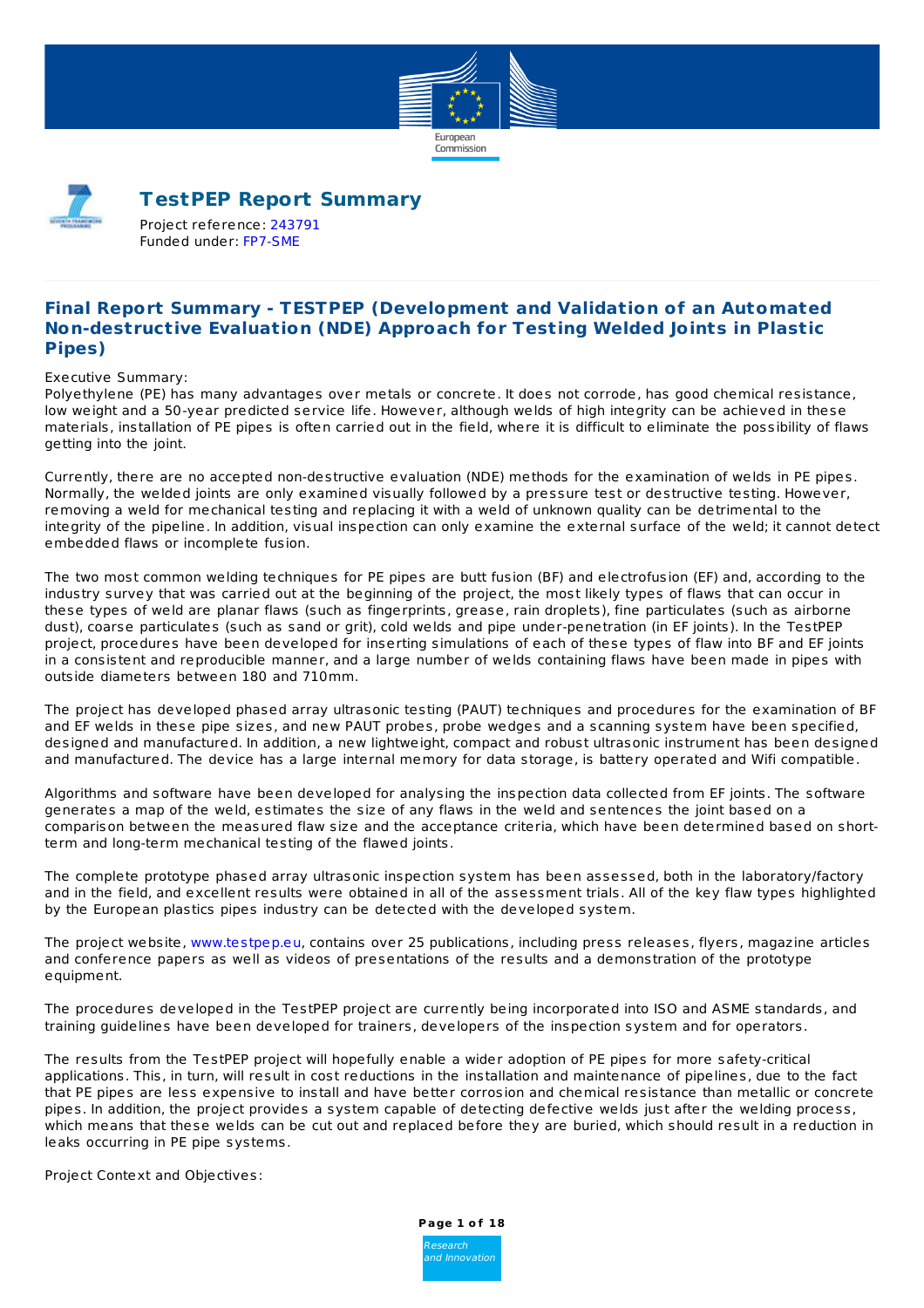Every year an estimated 40million holes are dug up in Europe's roads and streets to access the subterranean maze of 30million kilometres of pipes and cables. The resulting annual delay to road users, disruption to business, environmental damage, additional fuel usage and safety costs add up to a minimum of €10bn for gas and water supply services alone, in addition to the €3bn direct costs to utility companies and local authorities for the same services. Most new gas and water supply distribution pipelines in the EC are now made of plastic or are planned to be upgraded to plastic over the next few years.

Plastic materials have many advantages over metals or concrete. They do not corrode, have good chemical resistance, low weight and long predicted service life (polyethylene pipes have a predicted service life of at least 50 years). Welds of high integrity can be achieved in these materials, but installation of plastics pipes is often carried out in the field, where it is difficult to eliminate the possibility of flaws getting into the joint and, for this reason, most leaks in plastic water and gas supply distribution pipelines arise from improperly fused pipe welded joints.

The two main techniques for welding plastics pipes are butt fusion welding and electrofusion (EF) welding. In butt fusion welding the pipe ends, which have been cut square and flat, are pushed against a heated metal plate until they melt; the plate is then removed and the pipes are pushed together and allowed to cool, forming a weld. In EF welding the pipe ends are pushed into either end of an injection moulded fitting, which contains a coil of heating wire in the inside. Current is passed through the coil, which heats up and melts the inside of the fitting and the outside of the pipes, producing a weld.

The best method of alleviating the risk of leaks and maintaining the quality of welded joints in plastics pipes is to inspect them prior to service. However, there is no accepted non-destructive evaluation (NDE) method for the examination of welded joints in plastic pipes. The current QA practice is to destructively test the welds on a sample basis using tensile tests or bend tests, supplemented with visual inspection of every weld. However, removing a weld for mechanical testing and replacing it with a weld of unknown quality can be detrimental to the integrity of the pipeline. In addition, visual inspection can only examine the external surface of the weld; it cannot provide evidence of a weld with incomplete fusion or cold fusion. Volumetric NDE will not destroy perfectly good welds, which will result in reduced waste.

The primary method for the inspection of metallic welds in the field in Europe is ultrasonic testing. However, due to the challenges associated with ultrasonic inspection of plastic pipes, other methods have been investigated. Radiography is a possibility and significant research has been carried out in this area. However, this technique cannot be deployed in the field for safety reasons. Thermal inspection methods have been examined but were found to be insensitive to the types of flaws found in plastic welds due to the low thermal conductivity of these materials. Microwave interferometry has similar restrictions in that the wavelength is greater than the size of flaws that need to be detected.

Phased array ultrasonic testing (PAUT) has been used widely in the steel pipeline industry and PAUT inspection systems are commercially available from many companies. However, none of these systems has either the software or hardware to provide volumetric examination of plastic welds. Furthermore, there are no sealed PAUT instruments available for rugged application in a trench environment and there are no manipulators integrated with the specific ultrasound transducers required to cope with the highly attenuative plastic material properties.

There is a company in North America that uses ultrasonic time-of-flight-diffraction (TOFD) inspection of polyethylene (PE) pipe welds and there is a Korean company that markets a PAUT system for PE pipe weld examination, but this system does not record data. Furthermore, these systems require trained operators to interpret the results and neither have flaw acceptance criteria data, without which the examination of welds has no quality or financial benefit.

Two previous EC projects, WINDEPP and Polytec Systems, developed the basic concept of the ultrasonic inspection of butt fusion and EF welds in plastics pipes, respectively. However, these projects only investigated the inspection of welds in a relatively small range of pipe sizes (outside diameters of between 125 and 315mm) in PE pipes. Each project developed a prototype ultrasonic inspection system dedicated to one particular joint type and pipe size. In addition, they did not investigate NDE of joints between pipes and fittings (e.g. reducers, tees). The TestPEP project builds on the work carried out in these earlier projects to develop an NDE system for inspecting pipes in a wide range of sizes and between pipes and fittings as well as pipe-to-pipe joints.

The main challenges in the ultrasonic inspection of plastics pipes are:

• The velocity of the ultrasound is much lower than that for metals, which makes it more difficult to generate angled beams in the plastic material; angled ultrasonic beams are generated by refraction from a slower medium and there are very few materials that will support velocities lower than plastics.

• The attenuation of ultrasound in plastics is very high and very dependent on frequency.

• The inspection system will need to operate from one side of the welded joint only, since the other side may be an elbow, reducer or flange.

• In butt fusion welds, the flaws are perpendicular to the inspection surface whereas, in EF welds, the flaws are parallel to the inspection surface but beneath the coil of heating wire.

• The inspections will need to be carried out in harsh environments, i.e. in a muddy trench.

The main objective of the TestPEP project is to design and manufacture a single, compact, rugged NDE system that can inspect a wide range of pipe sizes and joint configurations in the field. The instrument will need to have sufficient memory to store a number of inspections and download to a computer plus drive complex PAUT probes. The data will

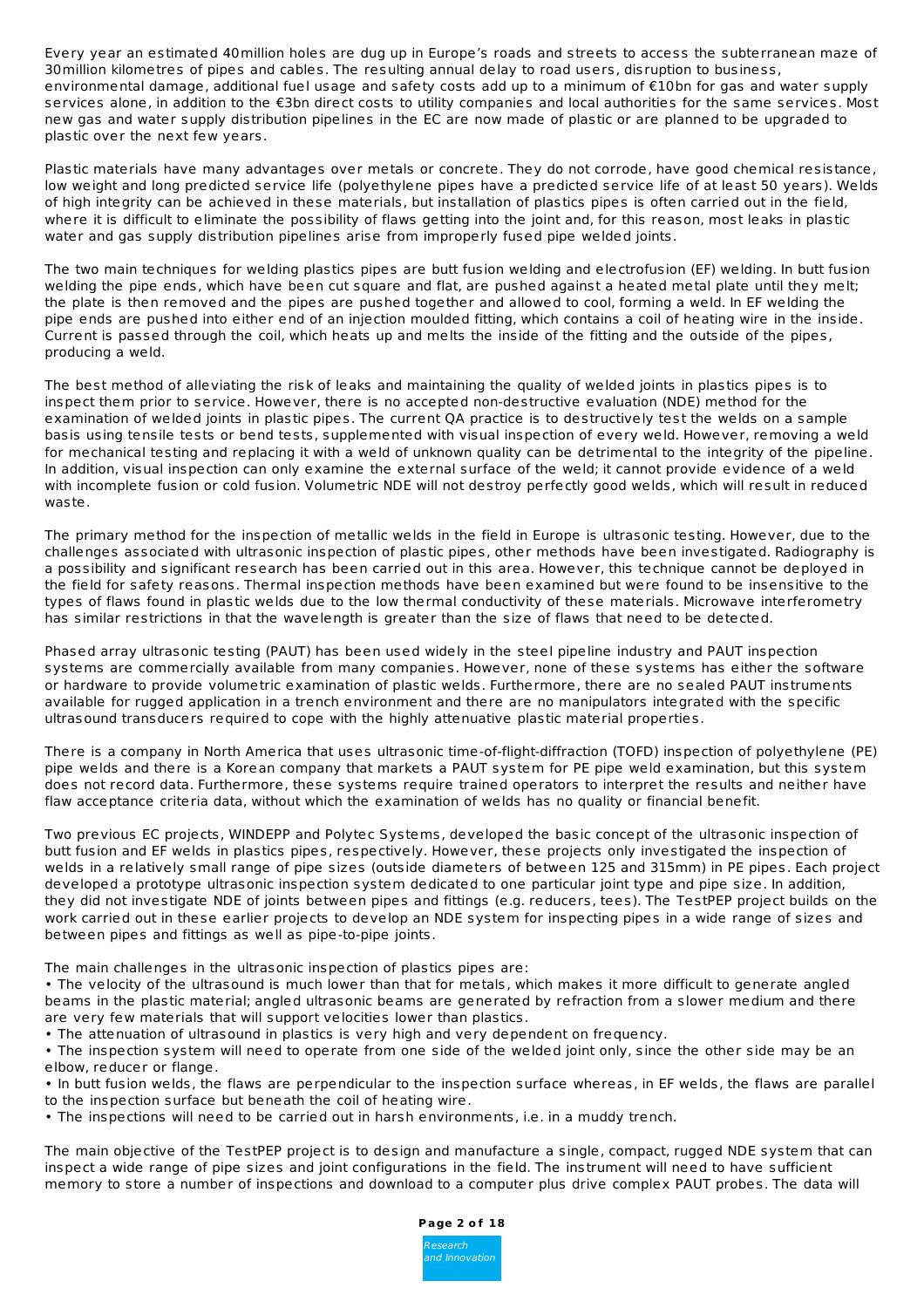need to be analysed semi-automatically so that a red/green (yes/no) answer can be provided for the quality of the welds so that the system can be operated by normal pipe laying technicians. This will lead to a longer average service life of plastics pipe systems and lower leakage rates, resulting in reduced risk of serious accidents and pollution, which in turn will lead to significant economic benefits, as more widespread use of these material occurs.

In summary, the main objectives of the TestPEP project are:

• To develop ultrasonic phased array NDE techniques for the inspection of welded joints in plastics pipes over a wide range of diameters.

• To determine the limits of detection for the above NDE techniques.

• To determine critical defect sizes and contamination levels.

• To develop defect recognition and automatic defect sentencing software to allow the equipment to provide a pass/fail indication.

• To produce a prototype PAUT NDE system that can inspect welded joints in plastics pipes over a wide range of diameters.

• To assess the prototype NDE equipment in the field.

Project Results: Introduction

The TestPEP project is divided into eight technical work packages:

Work Package 1: Project Specification

• To survey the European plastics pipes industry to determine the plastics materials, pipe size ranges, joint types and flaw types that are of most interest and also the dimensional and time constraints for the inspection system.

• To develop a functional specification for the NDE system.

Work Package 2: Manufacture of Welded Joints

• To develop procedures for inserting simulated flaws into welded joints in plastics pipes in a reproducible and consistent manner.

• To manufacture a range of welded joints containing the various flaws defined in Work Package 1, together with control welds containing no deliberate flaws.

Work Package 3: Development of NDE techniques

• To measure the basic ultrasonic material properties of the plastics materials defined in WP1.

• To develop inspection procedures for the joint geometries and pipe dimensions defined in WP1.

• To design and manufacture phased array probes and probe wedges specifically for the inspection of welds in plastics pipes.

• To develop data analysis algorithms and automatic defect recognition software.

Work Package 4: Development of Acceptance Criteria

- To perform short-term and long-term mechanical testing of the welds produced in WP2.
- To quantify the levels of particulate contamination in the welded joints.

• To compare the results of the mechanical tests on welds containing flaws and welds containing no flaws in order to determine critical defect sizes and contamination levels.

Work Package 5: Development of NDE Instrument

• To design and manufacture a new low weight, compact, robust ultrasonic instrument and associated software for collection and processing of the ultrasonic data.

Work Package 6: Development of Scanning System

• To design and manufacture a flexible system for scanning the ultrasonic phased array probe(s) over the surface of the welded joints, allowing full 360° rotation around the joint whilst providing detailed positional data, and accommodating a wide range of pipe sizes and joint geometries.

Work Package 7. Assembly and Assessment of Complete Prototype System

• To assemble and assess the complete NDE system, including instrument, probe(s) and scanning system, both in the laboratory and in the field, to evaluate the sensitivity, reproducibility and ease-of-use of the system.

Work Package 8: Development of Training Guidelines

• To develop guidelines for the training of trainers, process developers and operators. WP1 - Project Specification

Industry questionnaire

The overall objective of this work package was to arrive at detailed specifications for the other work packages in the project. It was essential that the needs of the plastics pipes industry in Europe were met by this project and therefore, at the start of the project, a questionnaire was developed and sent out via the SME-AGs and other partners in order to determine the weld configurations, welding processes, pipe sizes and materials that the industry was most interested

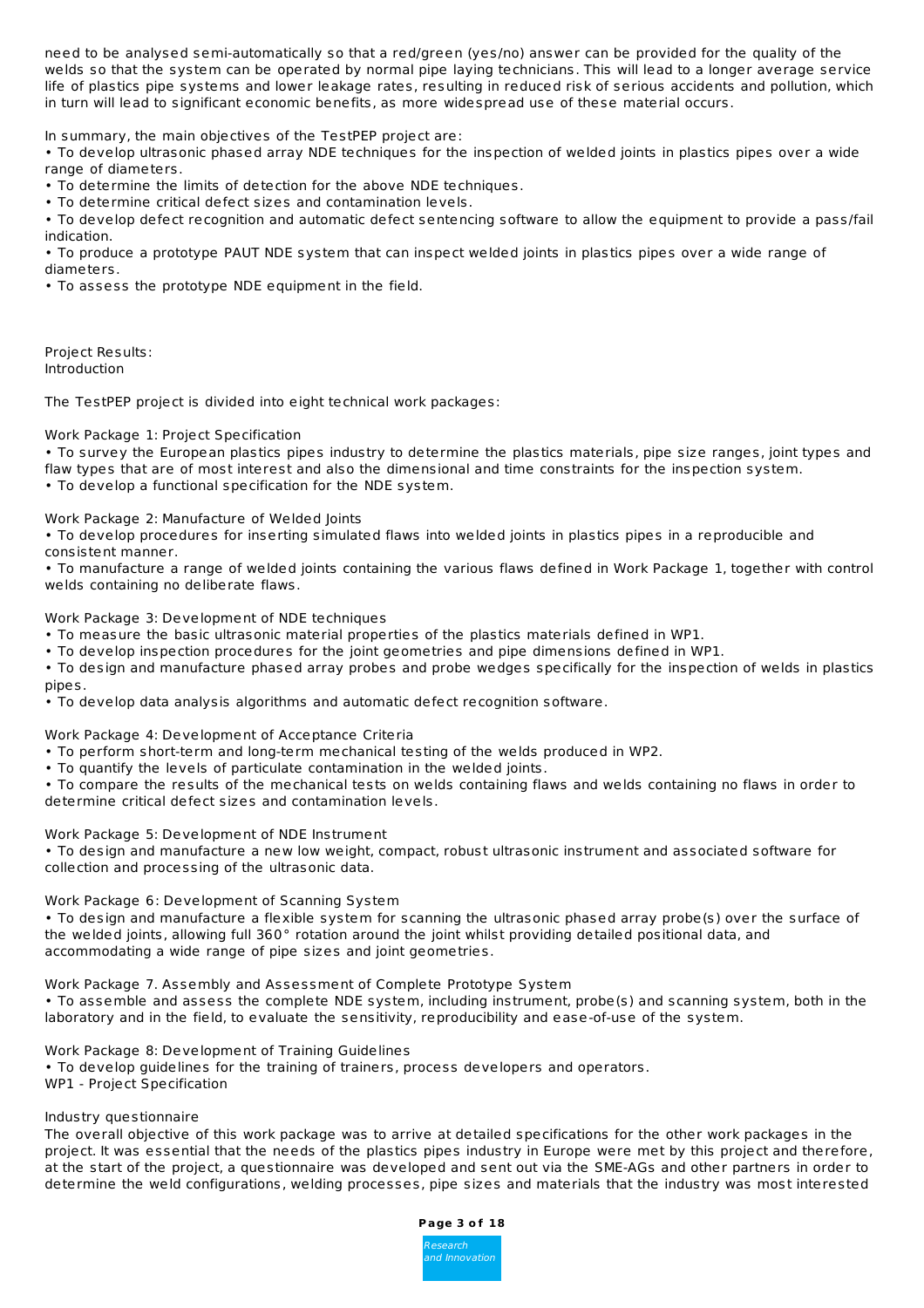in inspecting, the main types of flaws that can occur when welding plastics pipes in the field, together with the dimensional and inspection time constraints required by the industry for the inspection system.

72 responses were received from the following types of companies in 10 countries:

- Water suppliers.
- Gas suppliers.
- Oil and Gas suppliers.
- Other energy suppliers (nuclear, renewables).
- Solution providers for water transport.
- Solution providers for gas.
- Inspection companies.
- Polymer resin manufacturers.
- Pipe manufacturers.
- Polymer welding equipment suppliers.
- Consultants.
- Welding/training institutes.

The results showed that by far the main plastic material of interest was polyethylene (Figure 1). Regarding pipe sizes, from Figure 2 it can be seen that 72% of the pipes of interest to the industry had a diameter between 110 and 1000mm and the main welding processes of interest were butt fusion and electrofusion (EF) (Figure 3).

The main types of flaw that were of interest to the industry (Figure 4) were:

- Cold welds.
- Fine particulates.
- Planar flaws.
- Pipe under-penetration (EF only).
- Coarse particulates.

Regarding the inspection system, an important parameter is the size of the equipment. From Figure 5 it can be seen that 54% of the responses to the questionnaire specified a minimum working distance around the pipe of more than 200mm.

Figures 6 and 7 show the breakdown of the answers regarding the maximum time people were willing to wait for the inspection to be completed, either after the welding cycle (Figure 6) or as a retrospective technique (Figure 7). The results show that, in both cases, the majority of people were prepared to wait longer than 2-5 minutes for the inspection to be completed.

Based on the above results, the following variables for the welds to be made in the project were agreed:

- Materials
- o PE only (PE80 and PE100).
- Pipe sizes
- o 180mm SDR17.
- o 225mm SDR11.
- o 355mm SDR11.
- o 450mm SDR17.
- o 710mm SDR17.
- Welding processes
- o Butt fusion.
- o Electrofusion.
- Flaw types
- o Fine particulates.
- o Coarse particulates.
- o Cold welds.
- o Planar flaws.
- o Pipe under-penetration (EF joints).

Functional specification of the inspection system

Also defined in this work package were the functional specifications of the inspection system. The system consists of a number of parts, including:

- Phased array probe(s)
- o For emitting the ultrasound into the pipe/fitting and detecting the reflected signals.
- Probe wedge(s)
- o For transferring the ultrasound from the probe to the pipe/fitting and directing the ultrasound.
- Manipulator
- o For holding the probe and moving it around the pipe surface.
- Ultrasonic instrument
- o For defining the ultrasound to be emitted and collecting and presenting the data received back.

Phased array probes

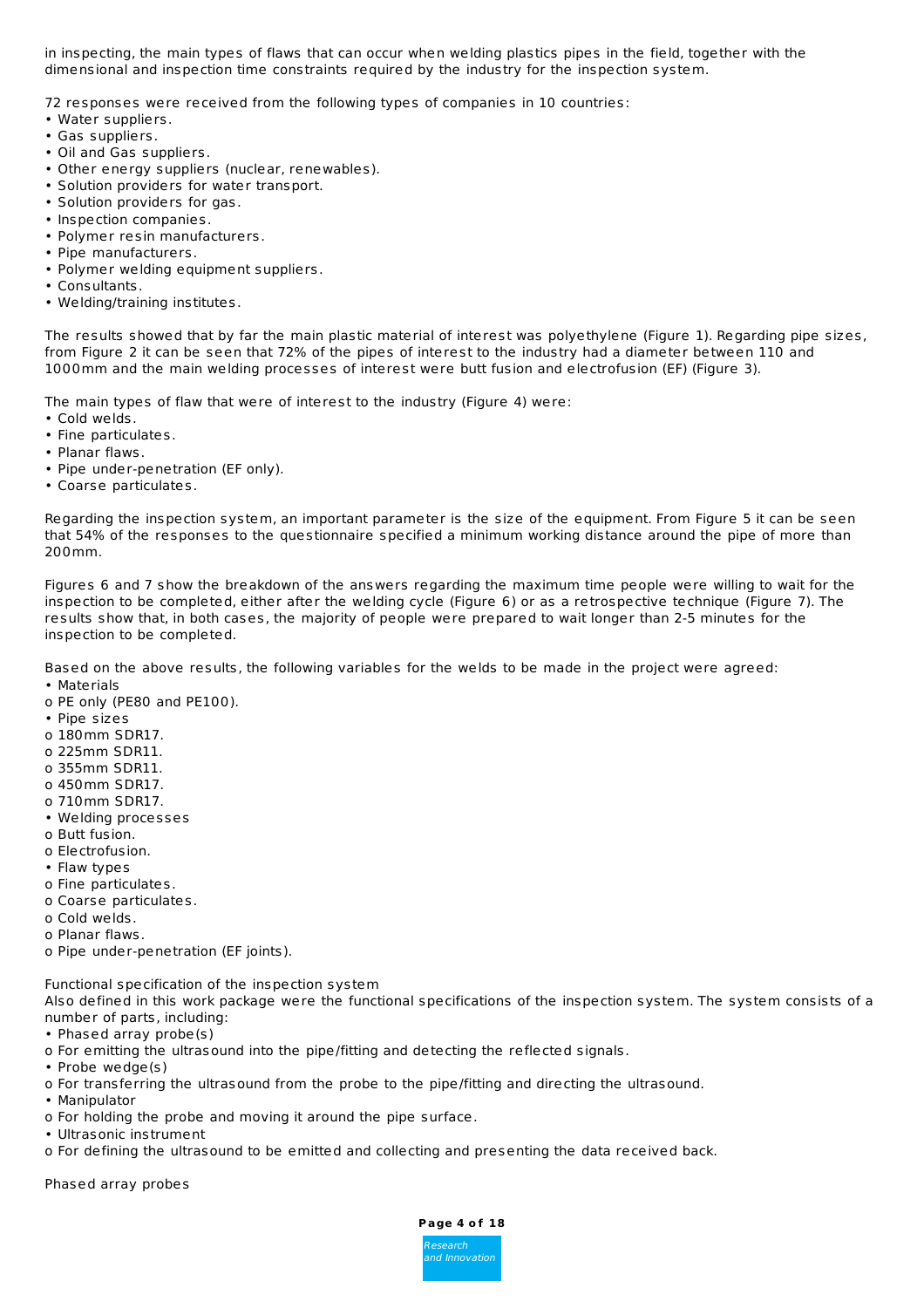The geometrical structure of butt fusion and EF joints in PE pipes and the acoustic properties of the material, together with the requirements of a rapid and robust system, demanded a phased array device. Longitudinal waves have to be used due to the high attenuation of shear waves in PE. Also, a linear array was more appropriate than a 2D system since it required less complex programming and instrumentation and was less expensive.

Designing phased array probes is always a compromise between selecting the proper pitch, element width and aperture. A high number of small elements increases steering, reduces side lobes and provides focusing but can be limited by cost of manufacture and instrument complexity. Separating elements with a greater distance can gain aperture size, but this creates unwanted grating lobes. In Figure 8 an illustration of a phased array probe and some of its properties is given. Other probe features include centre frequency and bandwidth.

The inspection of EF joints can be carried out using only one probe, whereas the inspection of butt fusion joints may require two probes (for the TOFD technique). Since the total number of channels will be 128 this implies that 128 elements are possible for the EF probe, whereas for the butt fusion joints the maximum number of elements is 64.

#### Probe wedges

Independent of the experimental configuration in this project, a type of coupling media is required for both examinations. The coupling can be water or a wedge of an appropriate material. In previous work on EF joints carried out at TWI, a water gap was used as the coupling media. The benefits of using water instead of a contact probe are the low ultrasonic attenuation and the preserved measurement configuration. Additionally, the obstacles on the EF coupler complicate the use of a solid wedge.

For the inspection of the butt fusion joints, the probe can be used with either a water or solid plastic wedge in order to generate waves that can inspect the entire weld. Water has lower attenuation than plastic wedges but the mismatch in acoustic impedance between water and PE is greater, implying that a higher amount of sound will be reflected at the top pipe surface. Figure 9 shows a schematic view of an example of a solid wedge. The European standard, EN 13100-3 (Non-destructive testing of welded joints in thermoplastics semi-finished products. Ultrasonic testing), suggests using a polytetrafluoroethylene (PTFE) wedge. The PTFE material has low velocity of sound propagating inside it, enabling high angles for the sound entering the material. However, the main drawback is the high ultrasonic attenuation inside the PTFE compared to water.

Using a 1-D linear array, the primary axis of the device runs along the pipe, while the secondary axis runs along the curvature of the pipe. This means that the wedge surface facing the pipe must have a curvature similar to the pipe. Another result of this is that different wedges must be used for different pipe diameters for a sufficient match between wedge and pipe. According to EN 13100-3, a curved wedge is not required when the outside diameter (OD) of the pipe is greater than 15 times the width of the wedge. For example, for a wedge with a width of 15mm all pipes with larger diameter than 225mm can be inspected with a plane wedge, but smaller pipes need a curved wedge. The wedge dimensions depend on the dimensions of the probe. This limitation can be relaxed if a water wedge is used.

#### Manipulator

A flexible system for scanning the ultrasonic phased array probe(s) over the surface of the welded joints, allowing full 360° rotation around the joint, whilst providing detailed positional data, and accommodating a wide range of pipe sizes and joint geometries, is required for this project. The manipulator will need to be designed in modular form with simple changes for different configurations and should allow the ultrasonic instrument to be mounted directly on to the scanner. The probe holders will be required to hold the probes in a very precise position around the pipe and any loss of water from the wedges will need to be minimised.

# Ultrasonic instrument

The specification for the ultrasonic instrument was:

- 128 channels
- Maximum dimensions: 250 x 200 x 70 mm
- Maximum weight: 4kg
- Protected to IP67
- Two connections for conventional probes
- SSD memory: 128 GB
- Multi Salvo capability to chain various testing configuration
- Embedded PC board

There will be higher demands on the instrument software since the same probes and channels will need to be used for different measurement techniques. Also, due to the complexity of the material under investigation, with varying acoustic properties, the system will be required to have flexibility in the focal law configuration for each inspection location. Focusing at different depths will require pre-set updates in the parameter configuration. The software will need to incorporate four phased array NDT techniques (pulse-echo, tandem, TOFD and creeping waves) in a single parallel system. The system will also need to be adapted for compact data storage and transmittal to an external computer. Because of the environment, both a wireless connection to a remote computer and the possibility to use a cable will be required.

#### WP2 – Manufacture of Welded Joints

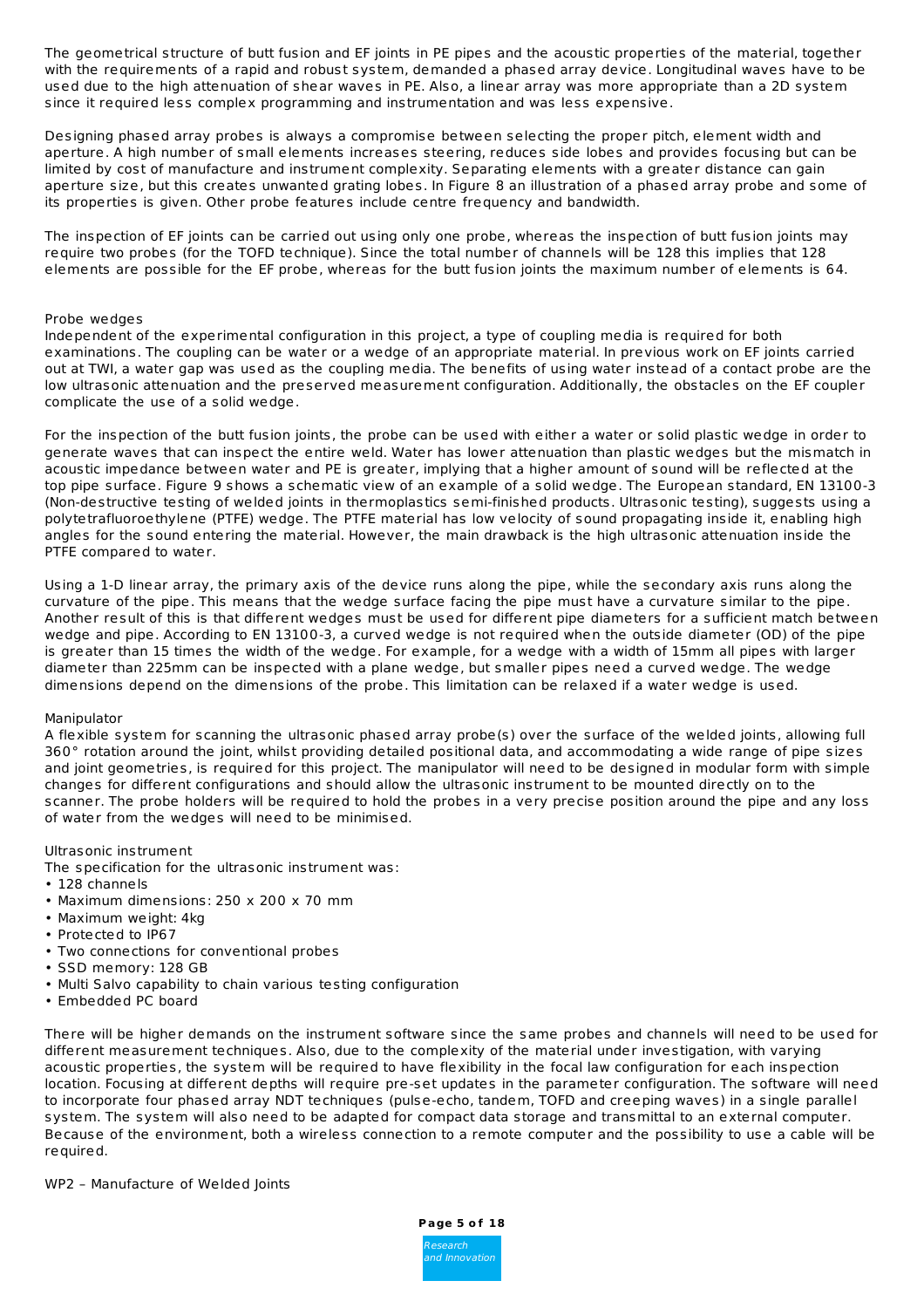# Development of flaw insertion procedures

This work was carried out to develop procedures to insert flaws in a reproducible and consistent manner into both butt fusion and EF welds. In order to develop inspection procedures, determine the limits of detection and also develop flaw acceptance criteria it is important to know the position and size/concentration of any embedded flaw, which means that simulations of real flaws should be inserted into the joints. The three types of embedded flaw of interest to the plastics pipes industry are fine particulates, such as airborne dust; coarse particulates, such as sand or grit; and planar flaws, such as fingerprints, grease or rain droplets. In this work, fine particulates were simulated using micronised talc with an average particle size of 10.4[]m; coarse particulates were simulated using graded silica sand with a particle size of between 150 and 300 [m; and planar flaws were simulated using aluminium discs, with a thickness of 25 [m and diameters between 1 and 50mm.

### Fine particulates

For butt fusion welds, talc was applied to the trimmed end of one of the pipes to be welded using a soft-haired brush. The amount and uniformity of contamination was determined visually, by comparing with standard samples. Three nominal contamination levels were produced for each pipe size, denoted "light", "medium" and "heavy" (Figure 10).

For EF welds, talc was applied to the scraped pipe surface of both of the pipes to be welded using a soft rubber roller (Figure 11). Again, the amount and uniformity of contamination was determined visually, by comparing with standard samples (Figure 12).

In order to subsequently quantify the amount of talc in the joint after welding, polyimide tape was applied to the trimmed end of the non-contaminated pipe for the butt fusion welds (Figure 13) or to the electrofusion coupler for EF welds (Figure 14). Polyimide was chosen because it does not melt during the welding process and also does not weld to PE.

# Coarse particulates

For both butt fusion and EF joints the prepared ends of the pipes to be welded were inserted into a fluidised sand bed for a pre-set time (Figure 15). Again, three nominal contamination levels were produced for each pipe size (Figures 16 and 17). As for the talc contaminated welds, polyimide tape was applied to subsequently quantify the amount of sand in the joint.

#### Planar flaws

For butt fusion welds, aluminium discs were heat staked to the trimmed end of one of the pipes (Figure 18). The initial radial position of the disc for each circumferential position around the joint, which ensured that it stayed within the joint during welding, was determined by placing discs at different initial through-thickness positions and using X-ray radiography to determine their final positions (Figure 19).

For EF welds, the aluminium discs were heat staked to the scraped pipe surface at the axial position that corresponded to the centre of the fusion zone in the EF coupler (Figure 20).

#### Cold welds

To produce cold welds in butt fusion joints, the heater plate temperature was reduced and the heater plate removal time was increased until a brittle failure was produced when the weld was subjected to a tensile test in accordance with EN 12814-7 (Testing of welded joints of thermoplastics semi-finished products. Tensile test with waisted test specimen) (Figure 21).

To produce cold welds in EF joints, the heating time was reduced until a brittle failure was produced when the weld was subjected to a peel decohesion test in accordance with EN 12814-4 (Testing of welded joints of thermoplastics semifinished products. Peel test) (Figure 22).

#### Pipe under-penetration

Normally in EF welding, the pipes are pushed up to the centre stop in the EF fitting (Figure 23) and then clamped to prevent them from moving during the welding process. However, if the pipes are not clamped then they can move axially during welding. To investigate this type of flaw, three different levels of pipe under-penetration were produced: A) the pipe end was level with the inside of the heating coil (Figure 24), B) the pipe was 10% into the fusion zone, and C) the pipe end was 20% into the fusion zone.

# Manufacture of welded pipe samples

The list of welds made in the project is given in Table 1 and photographs of some of the welded pipe samples produced are shown in Figures 25 and 26.

# WP3 – Development of NDE Techniques

# Measurement of basic material properties

In plastic pipes only longitudinal waves propagate significantly. Transverse waves are highly attenuated due to the properties of the material. The acoustic properties of PE, such as velocity and attenuation of longitudinal waves and

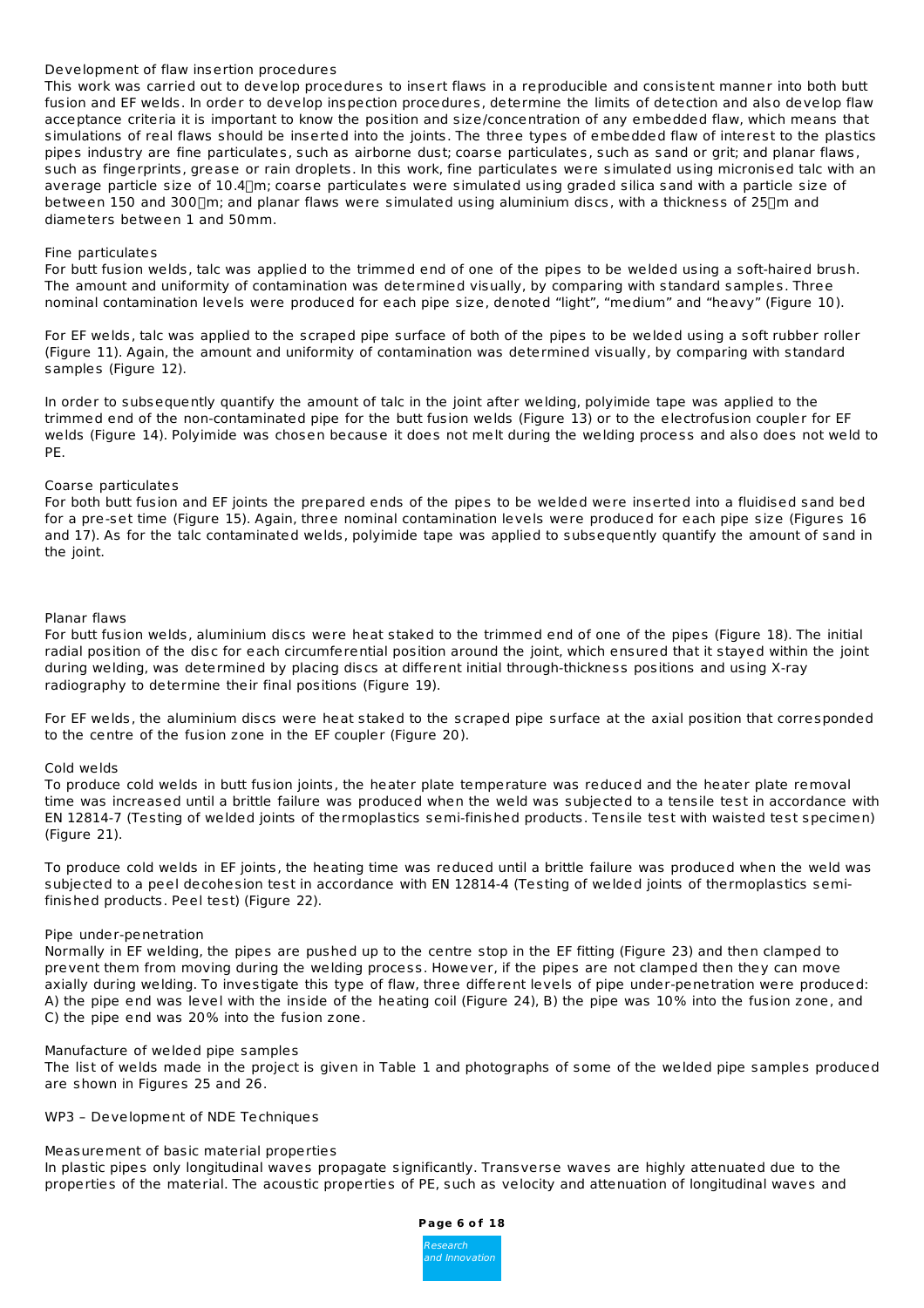their dependency on frequency are necessary for the development of NDT techniques, configuration of NDT equipment and for detecting and measuring wall thickness and flaws.

In this project the pipes were made from different grades of PE80 and PE100. It was therefore necessary to determine the ultrasonic properties for each pipe size to be able to develop and calibrate the inspection techniques.

The principal method for determining the properties was the same regardless of material grade. Square samples 50  $\times$ 50mm with thicknesses between 2.5 and 20mm, were machined from the pipe. These were analysed using a contact through-transmission technique in a pitch-catch configuration and wideband ultrasonic transducers with centre frequencies of 1, 3 and 5 MHz. The results showed a small frequency-dependent increase in velocity (Figure 27) and also showed that the estimates were highly dependent on the accuracy of the thickness measurement.

The same samples that were used for the velocity measurements were also used to determine the attenuation in the material. The reductions in the amplitudes of the received signals corresponding to a reference signal were measured. The estimated attenuation against the actual nominal frequency is shown in Figure 28. The estimated dependency is an approximation using a 4th-order polynomial.

# Joint geometries

## Electrofusion joints

The design of an EF joint comprises two pipe ends, which are attached inside an injection moulded sleeve or fitting. The sleeve contains a heating wire coil either close to or on the inner surface (Figure 29). When a current is applied to the heating wire it heats up and melts the material on the inside of the sleeve and on the outside of the pipe, creating a weld.

Depending on the manufacturer and size, the EF fittings may have different appearances. The most critical parameters for performing ultrasonic testing of an EF joint are:

- Outer surface appearance general geometry, labelling, connections, etc.
- Wire location relative to the inner surface of the fitting.
- Geometrical dimensions (or at least basic geometry, such as the thickness).
- Wire diameter, number of wires and spacing between adjacent wires.

These parameters will affect both the ability to access the fusion zone with the ultrasound and the physical movement of the probe.

An example of the dimensional parameters of an EF fitting is shown in Figure 30. The wire diameter, Φ, and the spacing between the wires, d7, will vary depending on the pipe size. Normally, the larger the pipe, the larger the wire diameter and the spacing will be.

# Butt fusion joints

Butt fusion joints are created by using a metal heater plate to melt the ends of two pipes (Figure 31) which are then fused together under an applied pressure for a certain time. The process creates a weld bead on both the inner and outer surface (Figure 32).

In general, butt fusion joints have surfaces more suitable for ultrasonic testing than EF joints. The critical parameters for performing ultrasonic testing of a butt fusion joint are (Figure 33):

- Wall thickness (d1).
- Weld bead width (average and deviation)(d2).

The width of the weld bead will set the lower limit of the stand-off between the probe wedge and the weld centreline. The stand-off must be greater than half the width of the weld bead. The width of the bead depends on the wall thickness of the pipe and also on the welding parameters.

# Manufacture of test samples for the development of inspection procedures

For the development of the inspection techniques, test samples containing artificial flaws were created for the two joint types and for different pipe sizes. For butt fusion joints, flat bottom holes (FBHs) drilled into one end of the pipe and slots machined into the outside surface of the pipe were considered sufficient to evaluate the performance of the techniques. Schematic drawings of the FHBs and slots are shown in Figures 34 and 35.

For the EF joints the unwelded fitting itself was considered sufficient to evaluate the technique.

# Design and manufacture of probe wedges

Water wedges were designed and manufactured for both butt fusion and EF joints in PE pipes. The advantages of a water wedge are: low attenuation, good acoustic matching with PE and a velocity ratio enabling the steering of angled beams to the fusion zone in butt fusion joints. The main challenges with a water wedge were possible air bubbles and maintaining the water between the probe and the PE. The aim was to make the wedges as physically small as possible, but still allowing for the desired range of angles to be transmitted into the material.

For the EF joints, new 0° water wedges were manufactured. A photograph of the wedge/probe assembly is shown in Figure 36. A sealing skirt was attached to the bottom of the wedge to reduce the loss of water during the inspection.

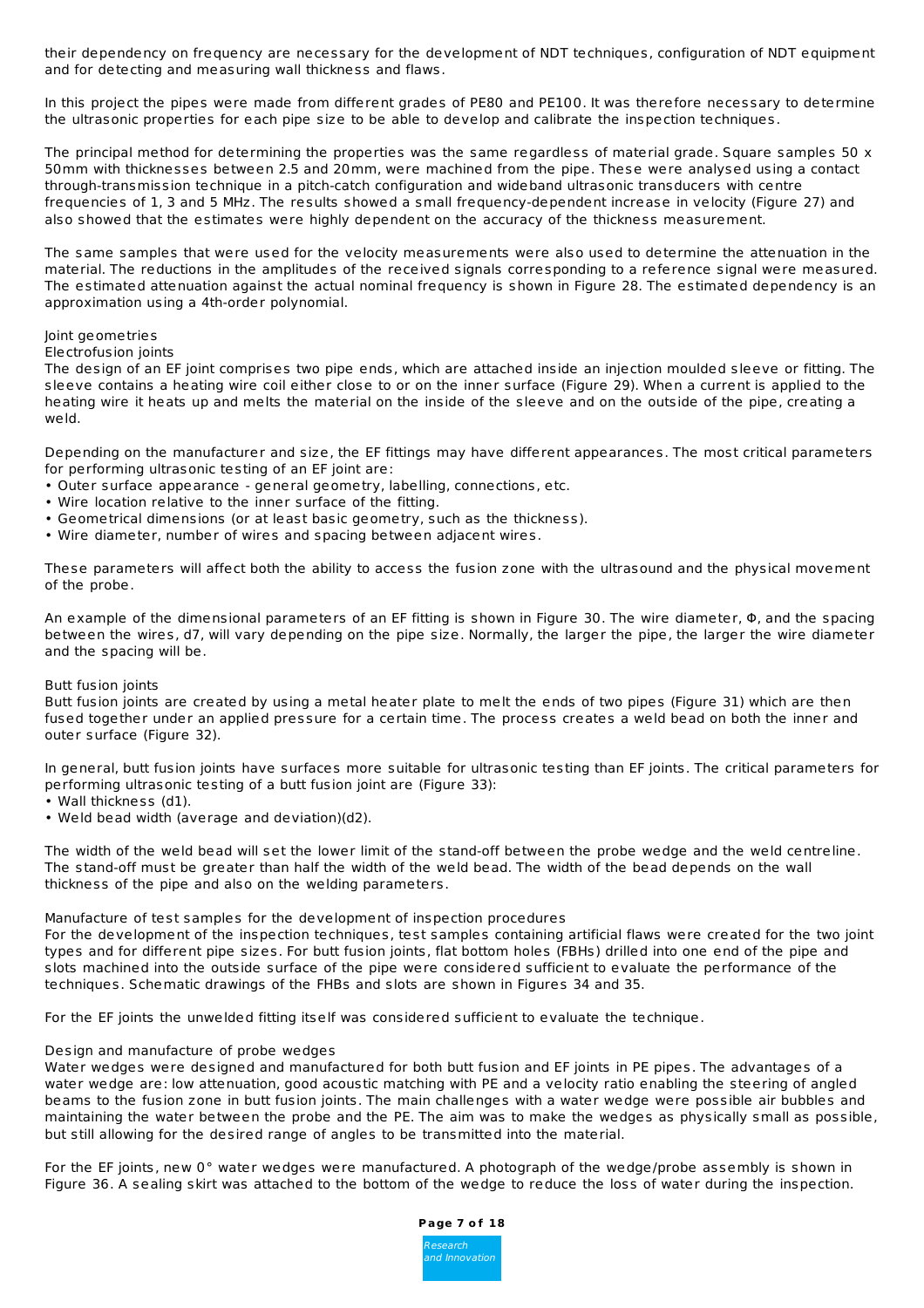The sealing material was flexible and the skirt could be customised to conform to the specific shape of the outer surface of the EF fitting.

For the butt fusion joints, new angled water wedges were manufactured. The angle of these probe wedges was designed to minimize the electronic steering required. A photograph of the wedge/probe assembly is shown in Figure 37.

# Description of inspection techniques

Electrofusion joints

For the EF joints a normal focusing sector scan was used, focused on the fusion area between the fitting and the pipe. Since the wires are located just above the fusion area, sufficient resolution to be able to see both the wires and between the wires was required. The main limiting factors that prevented full coverage of the weld area were the several connectors, inscriptions and labelling over the fitting surface. The basic principle of the technique is shown in Figure 38.

The linear scan uses a 0-degree normal scan, focusing on the entire fusion zone. No beam steering was required so the pitch could be increased to increase the aperture and the coverage area.

The most critical areas for the inspection of EF joints are the coverage and the resolution. For pipes with larger diameters, the fitting size increases and the fusion zone is larger. Good resolution is required to be able to inspect beyond the wires. The resolution is mostly dependent on the frequency, and generally, higher frequencies give higher resolution. For smaller pipes, both the wire diameter and the spacing between two adjacent wires is smaller, and a probe with higher frequency must be used. However, PE is a highly attenuating material and attenuation increases with a power factor with frequency. Therefore, the frequency has to be reduced for larger sizes in order to get sufficient propagation of sound. Fortunately, in larger fittings the wire diameter and the wire spacing are larger so the resolution is still sufficient.

Taking the limitations of coverage and resolution mentioned above into consideration it was necessary to use probes with different frequencies for different pipe sizes; a higher frequency probe for smaller pipes and a lower frequency probe for larger pipes.

An example of the configuration of a linear scan on an EF joint is shown in Figure 39. The focus of the beams was slightly below the wires at the fusion zone. A linear electronic scan over the fitting surface was used to cover the entire fusion zone in the axial direction. For thicker pipes, the only change in the configuration was that the focus was further away, but was still on the fusion zone.

The coverage was limited by the aperture, which in turn was limited by the physical size of the probe in relation to the size of the fusion zone. The size of the aperture depends on the number of elements and the pitch. The number of elements was restricted by the hardware to a maximum of 128. The aperture size could then only be changed by changing the pitch. However, increasing the pitch reduces the steering and focussing capabilities of the probe. Increasing the pitch without reducing the probes capabilities is possible if the frequency of the probe is decreased. Therefore, a compromise was required in order to obtain sufficient coverage while maintaining the resolution.

#### Butt fusion joints

The four techniques used on butt fusion joints are shown in Figure 40.

The tandem technique focuses on a small area close to the inner surface of the weld. It shows good performance on planar flaws within the weld. The main drawback is that a relatively low signal-to-noise ratio is achieved due to several reflections and the longer propagation distance. In conventional ultrasonic inspection, the tandem technique is implemented using two probes, one in front of the other. One probe transmits and the other probe receives the sound. The same set-up using a single phased array probes can be achieved, by using one half of the array as the transmitter and the other half as the receiver. The image is created by sending the sound using an electronic sweep over the elements in the transmitting part and in a similar manner receiving with a sweep in the receiving part. To achieve sufficient steering capability and signal amplitude, more than one element at the time must be used to produce each single beam. For example, eight elements can be used in the aperture to create each beam. If the probe has 32 elements, the transmitter and receiver use 16 elements each. In practice fewer elements could be used, however, more elements imply a larger coverage area. The main challenge with the self-tandem technique is that the receiver elements must be reversed in order to accurately receive the transmitted sound, i.e. the transmitter is set to transmit with start on Element 17 and sweep upwards to Element 32 and the receiver is set to start on Element 16 and sweep downwards to Element 1. The same principle applies on a probe with 64 elements, except that the last 32 elements can be used for transmission and the first 32 elements for reception. The main configuration parameters for the selftandem technique are the stand-off distance and the angle of the sound. These two properties are defined by the thickness of the pipe and the weld bead width. Thicker pipes imply a larger weld bead and hence the stand-off needs to be increased, but by not as much as the pipe thickness. This means that lower angles can be used for the self-tandem technique of thicker pipes. As an example, the self-tandem configuration for a 225mm SDR11 pipe with a wall thickness of 22mm is shown in Figure 41, where the direct beam path covering the weld centreline is 6mm, which is 27% in the middle of the lower part of the pipe wall thickness. Under ideal inspection conditions the coverage is from approximately 2mm from the inner surface. The beam spread will also contribute, and adding any beneficial reflection within the beam spread, the coverage is 9.6mm (44%) from the inner surface of the pipe. However, the contributions

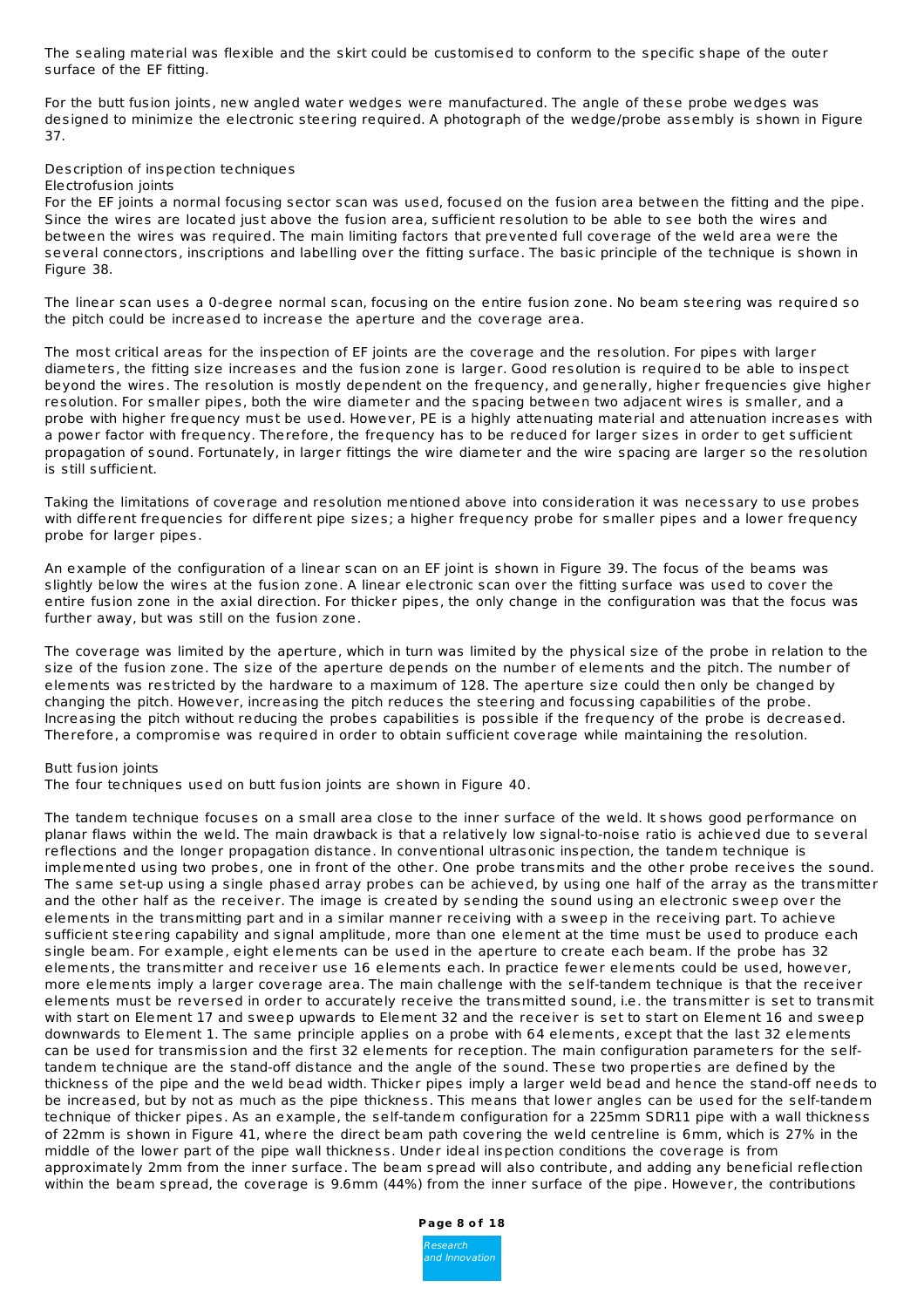from the beam spread are small and are only seen if there are any beneficial reflections in that region.

The sector pulse-echo technique covers most of the weld fusion zone, except for a couple of millimetres close to the outer surface. The technique provides a good overview of the weld. However, due to the complexity of the structure, caution must be taken when interpreting the scans; direct pulse-echoes will be received together with an angle-swept tandem, which could be hard to interpret. A sector scan, using all the elements in the array to create an aperture is used, sweeping the beam from the lower angle to the higher angle. The transmitted beams are focused at the inner surface distance and dynamic depth focusing is used when receiving the beams. The stand-off for the sector pulseecho technique is the same as for the tandem technique. The configuration parameter that changes for the different pipe sizes is the range of inspection angles. The sector pulse-echo configuration for a 225mm SDR11 pipe is shown in Figure 42; the coverage is approximately the lower 75% of the weld. However, the beam spread will increase this.

The creeping wave technique covers the region close to the outer surface of the pipe. The technique, combined with high angle pulse-echo signals, covers the upper part of the weld that the sector pulse-echo and tandem techniques cannot see. Creeping waves are compression waves propagating immediately beneath the inspection surface, to detect surface-breaking and near-surface defects. As creeping waves propagate, mode conversions at the surface cause secondary shear waves to be emitted. However, shear waves do not travel any significant distance in PE and are effectively cancelled out. This continuous transfer of energy results in high attenuation of the waves and inspection is only effective over a relatively short range. Creating creeping waves with a phased array probe is achieved using a sector scan between angles of around 83 to 90 degrees. The creeping waves are effectively only produced by the higher angles, and the response will be a combination of creeping waves and high angle pulse-echo signals. As with the sector pulse-echo technique, the sector scans are created by all elements in the aperture. The coverage is slightly larger for thicker pipes, since the stand-off is larger. The configuration for a 225mm SDR11 pipe is shown in Figure 43. The beam spread indicates that there are possibilities to receive sound outside the range of angles used in the configuration.

The time-of-flight-diffraction (TOFD) technique covers most of the weld fusion zone. There is a possibility that a couple of millimetres close to the outer surface will be missed, depending on how the technique is implemented. The conventional technique uses forward diffraction from the flaw tips and is sensitive to flaws perpendicular to the pipe surface. Using the steering and focusing capabilities of phased array ultrasonic testing, several different configurations can be considered:

1) Imitating conventional TOFD. With this technique the aperture is used to transmit one beam and the sound is received in the same way. The main advantage is that it imitates conventional TOFD and can easily be used to produce TOFD-like B-scans. The main limitation is that it produces weak signal amplitude, since the focusing capabilities of the phased array probe are not used.

2) Pitch-catch with two sector scans. With this technique, the transmitter uses a large aperture to transmit focused beams at the weld centreline. Angles that cover the entire pipe through wall thickness are used. The receiver is set up in the same way. The main advantage is that good signal amplitude is achieved at each location due to the focusing. The main limitation is that the mechanical set-up is highly important to be able to receive the transmitted sound. The transducers also have to be positioned carefully at the same distance from the weld centreline.

3) A combination of conventional TOFD and sector scan. This technique transmits one beam with beam spread like Technique 1. The sound is then received with focused beams using a large aperture like Technique 2. The advantages with this technique are that the mechanical set-up is less important and it has greater flexibility. The main limitations are that the technique is demanding for the instrument to perform and the received signal must be weighted according to the transmitted sound.

The stand-offs for each probe for this technique are the same as for the other techniques. The TOFD configuration for a 225mm SDR11 pipe with a wall thickness of 22mm is shown in Figure 44.

# Evaluation of the inspection techniques

# Electrofusion joints

For the evaluation of the inspection technique on the EF joints, a 1D linear 128 element 7MHz probe and a 1D linear 128 elements 5MHz probe were used. The probe covered each fusion zone separately, which meant that two scans around the circumference of the fitting were required to fully cover the whole joint.

The scan on a 180mm EF fitting was performed with the 7MHz probe. A normal linear electronic scan was used with 32 elements in the active aperture. The electronic scan at one position around the fitting can be seen in Figure 45, where it can be seen that, at this frequency and aperture, the resolution at the wires was very good. It was possible to see both the wires and the back wall between the wires. However, the coverage was not enough since the entire fusion zone was not covered.

The scan on a 225mm EF fitting was also performed with the 7MHz probe. The same normal linear electronic scan was used with 32 elements in the active aperture. The resolution at the wires was still very good and both the wires and the back wall were visible. However, since the fitting was larger and the same aperture was used, the coverage was worse. The electronic scan at one position around the pipe can be seen in Figure 46. Since this fitting was thicker, the first repeat of the water path in the wedge was closer to the wires.

The scan on a 710mm EF fitting was performed with the 5MHz probe. The same normal linear electronic scan was used with 32 elements in the active aperture. The resolution at the wires was still good, even where the outer surface of the fitting was irregular. The electronic scan at one position around the pipe can be seen in Figure 47. The first repeat of

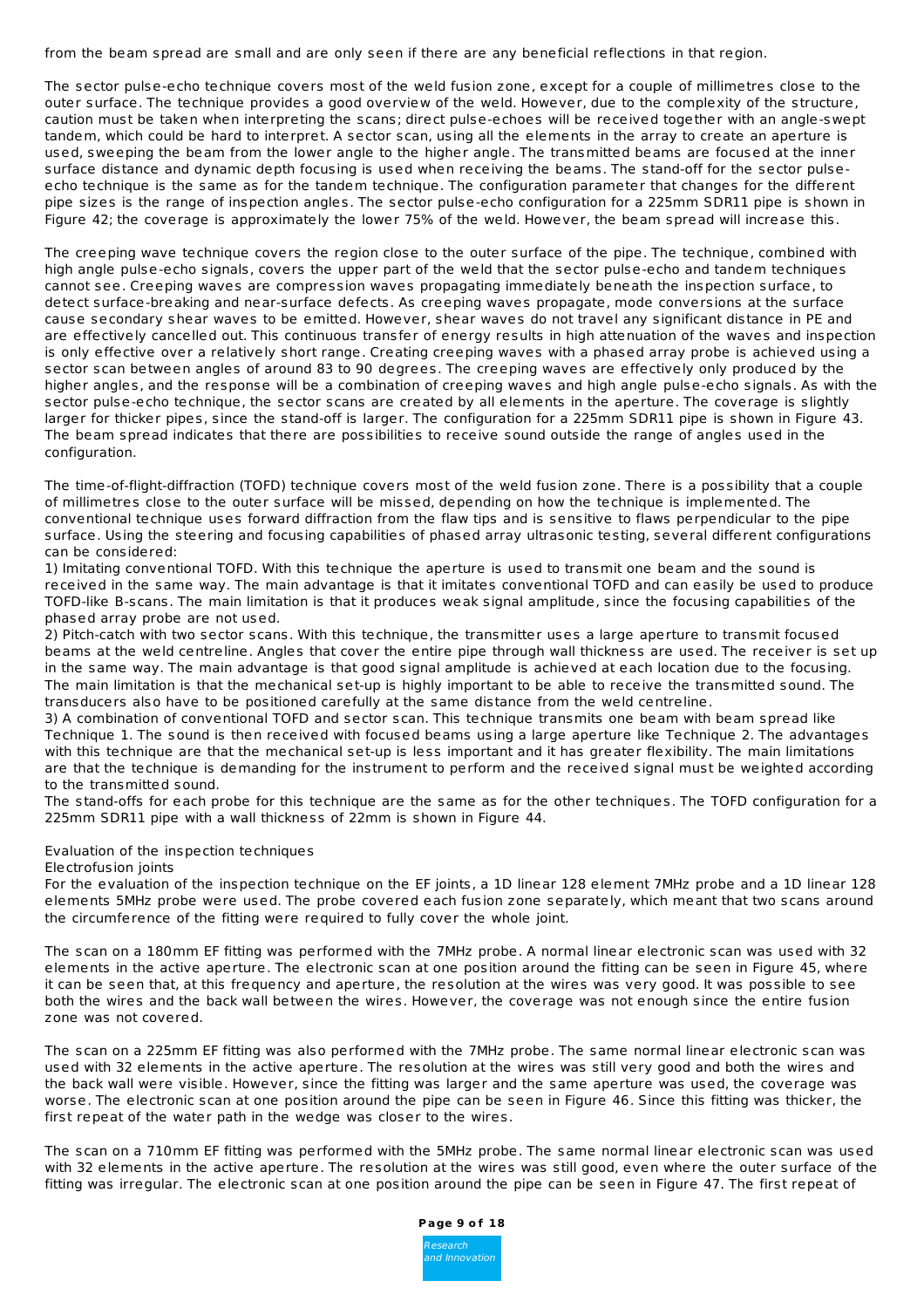the water path in the wedge can be seen just below the wires.

### Butt fusion joints

For the evaluation of the inspection techniques on the butt fusion joints, two identical 1D linear 32 element 4MHz probes were used. All techniques in this section were evaluated using a 200mm diameter pipe with a wall thickness of about 14mm. Photographs of the two different probe experimental set-ups are shown in Figure 48.

The B-scan of the FBHs using the tandem technique is shown in Figure 49. All FBHs that were within the coverage area of the technique were detected and also, due to beam spread, some of the FBHs that were located slightly outside the coverage area were also detected. The B-scan of the FBHs using the sector pulse-echo technique is shown in Figure 50 and shows that all eight FBHs were detected.

The B-scan of the slots using the creeping wave technique is shown in Figure 51, where one signal is marked from the 8mm slot. Signals from this slot were received between approximately 53mm to 133mm. This means that the slot was ultrasonically measured to be 80mm long. A physical measurement of the slot revealed that the actual distance was 84mm. Comparisons between the location and size of the slots in the circumferential direction from the creeping wave technique and from physical measurements are given in Table 2. On average the creeping wave technique underestimated the circumferential size by 14%. The error in estimating the location was less than 2%.

The TOFD technique was evaluated using the slots on the pipes. The B-scan of the slots is shown in Figure 52. Again, the slots could be located and circumferentially sized, and compared with physical measurements. These results are shown in Table 3 where, on average, the TOFD technique had an estimating error in the circumferential size of 13%. The error in estimating the location was just over 1%.

#### Data analysis algorithms and software including automatic defect recognition

Phased array ultrasonic inspection of EF joints gives the opportunity of rapid scanning of the weld in the axial direction, with mechanical scanning in the circumferential direction. As a result, a large amount of data is acquired, typically between 700 and 2000 individual images per joint, which depends on the dimensions of the pipe and the parameters set in the inspection electronics. In general, the acquired data are obtained as a three-dimensional array, the dimensions of which are defined by the number of samples in the signal, the number of scans performed and the number of measurement positions around the pipe. The analysis of such a large data set is not an easy task, even for modern computers.

Algorithms and software were developed for the inspection of EF welds which perform the following steps:

- 1. Determination of the validity of the acquired data, i.e have all the images been recorded.
- 2. Determination of the amplitudes of the signals from the heating wires, i.e. is the signal-to-noise ratio sufficient to allow the analysis to take place.
- 3. Detection of the positions of the heating wires.
- 4. Detection of the inner cold zone.
- 5. Generation of maps of the fusion zone, cold zone and any defects.
- 6. Estimation of the boundaries of the fusion zone.
- 7. Estimation of the size of the defects.
- 8. Comparison of the calculated defect size with the acceptance criteria.
- 9. Sentencing of the weld as acceptable or not acceptable.

An example of the display from the software is given in Figure 53, where it can be seen that both C-scan and B-scan images are shown, as well as a sentencing box, which classifies the weld as either unacceptable (red), acceptable (green) or yellow, where the data provided is insufficient for the software to be able to sentence the weld and either the weld must be rescanned or manual interpretation of the images is required. In the C-scan image in Figure 53 areas where B-scans were missing, normally due to scanning too fast, are marked in green and areas where the signal-tonoise ratio was too low are marked in blue.

The software can also generate three-dimensional images of the joint, displaying the heating wires and defects (Figure 54).

# Inspection of welded samples

All of the welds made in WP2 were inspected to determine whether the inserted flaws could be detected using the inspection techniques developed in this work package. The results showed that all of the flaws could be detected: • In butt fusion joints

- o Planar flaws down to 2mm diameter;
- o Fine particulates down light loadings;
- o Coarse particulates down to light loadings;
- o Cold welds.
- In electrofusion joints
- o Planar flaws down to 2mm diameter;
- o Fine particulates down to light loadings;
- o Coarse particulates down to light loadings;
- o Cold welds;
- o Pipe under-penetration down to Level A.

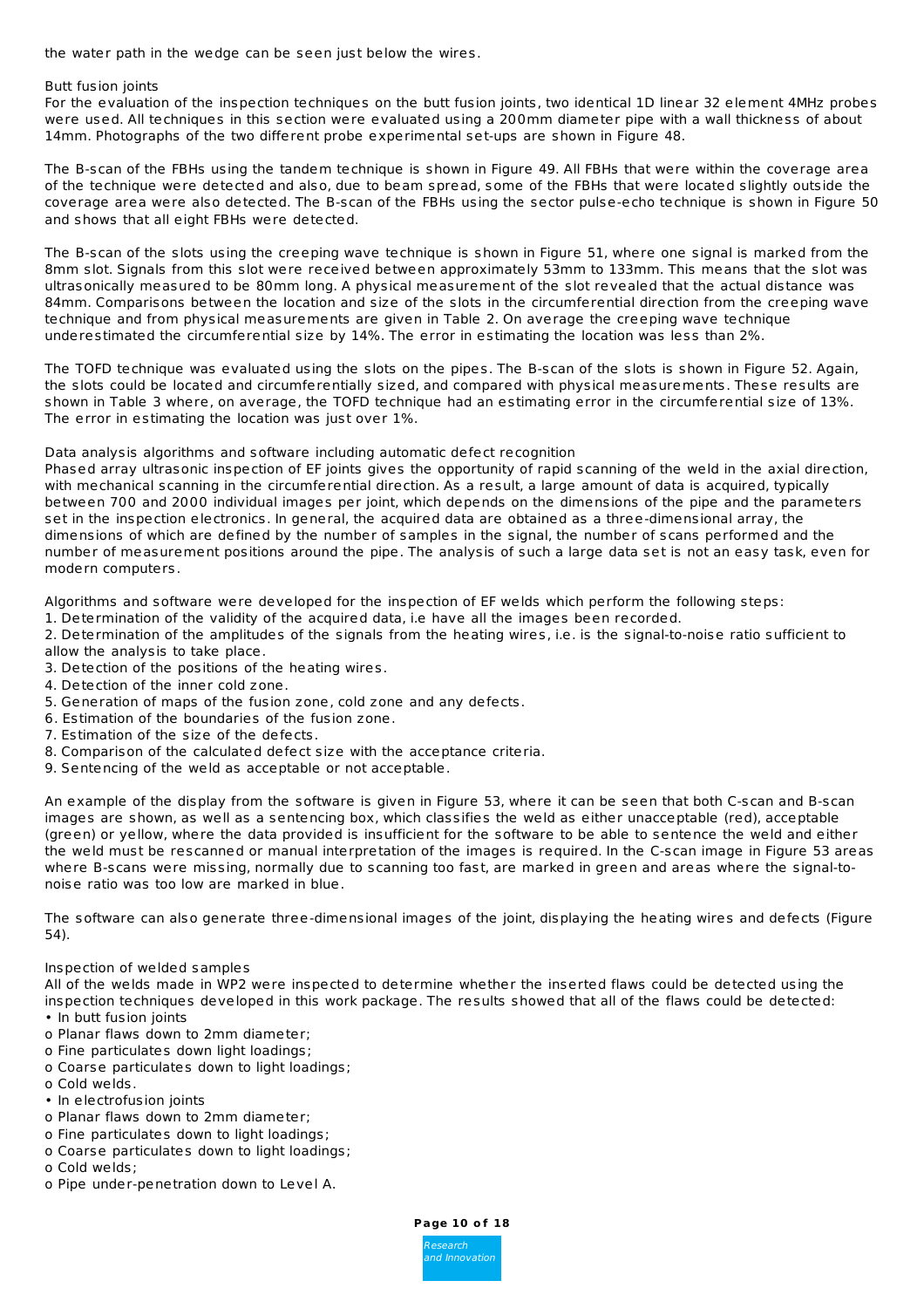B-scan images of butt fusion joints in 225mm and 355mm pipes containing aluminium discs are shown in Figures 55 and 56, respectively. B-scan images of EF joints in 180, 225 and 450mm pipes containing aluminium discs are shown in Figures 57, 58 and 59, respectively and an image of an electrofusion joint in 225mm pipe with pipe under-penetration is shown in Figure 60. A cold EF weld in 225mm pipe is shown in Figure 61, where it can be seen that the indication from the heat affected zone boundary in the cold weld is much closer to the indications from the heating wires than for the standard weld. The distance from the indication of the HAZ boundary to the plane of the heating wires can therefore be used to detect cold welds, i.e. there will be a minimum distance, below which the weld will be cold.

# WP4 – Development of Flaw Acceptance Criteria

Various mechanical tests were performed in the TestPEP project to determine the effect of different types, sizes and concentrations of defects on the short-term and long-term performance of butt fusion and EF welds in PE pipes. These tests, the majority of which are currently used by the European plastics pipes industry, using either specimens cut from the weld or whole pipe samples, are listed below.

• Tests on butt fusion welds

o Tensile test, according to EN 12814-7.

o Specimen creep rupture test, according to EN 12814-3.

- o Whole pipe tensile creep rupture test, according to Annex B of prEN 12814-3:2012.
- Tests on electrofusion welds
- o Peel decohesion test, according to EN 12814-4.
- o Crushing decohesion test, according to ISO 13955.
- o Specimen creep rupture test, according to Annex C of EN 12814-3.
- o Whole pipe tensile creep rupture test, according to Annex B of prEN 12814-3: 2012.

o Hydrostatic pressure test at 80°C, according to ISO 1167.

# Tests on butt fusion welds

#### Tensile test

The tensile test specified in EN 12814-7:2002 uses a waisted specimen (Figure 62), which is cut from across the joint. This is subjected, via loading pins, to a constant crosshead speed of 5mm/min. The weld beads are left intact. This specimen geometry was chosen because it ensures that fracture occurs in the weld and not in the parent pipe, as is often the case with specimens with a dog-bone geometry. It has also been found that by measuring the energy to break the weld in this test it is possible to differentiate between welds made under different conditions.

In order to ensure that the energy measured was only that required to break the weld and did not include the energy used to elongate the holes for the loading pins, metal side plates were bolted to the test specimens either side of the loading pin holes (Figure 63). The experimental set-up is shown in Figure 64.

#### Specimen creep rupture test

This test involves machining dog-bone specimens from across the welded joint (Figure 65). The specimens were inserted into a creep test rig (Figure 66), where they were immersed in an aqueous detergent solution at  $90\degree$ C and subjected to a constant tensile stress, which was chosen to produce slow crack growth failure in the specimen. The time to rupture was measured, and the type and position of failure recorded.

#### Whole pipe tensile creep rupture test

This test involves subjecting a welded whole pipe sample to a constant axial tensile stress in water at 80°C (Figure 67). A tensile load was applied to the pipe sample via a stainless steel push rod, which was passed down the inside of the pipe. The top of the push rod was in contact with the ram of a hydraulic jack and the bottom end was attached to the bottom end plate, which had a hole in it to allow the inside of the pipe sample to fill with water when it was inserted into the water bath. The load was calculated to produce slow crack growth failure in the sample. The time to failure was measured and the position of failure recorded.

#### Tests on electrofusion welds

#### Peel decohesion test

This test involves cutting specimens (Figure 68) from various positions around the circumference of the welded EF joint. The specimen length is equal to half of the length of the EF coupler and the width is 20mm for joints with a nominal outside diameter between 90 and 180mm, and 30mm for joints with a nominal outside diameter greater than 180mm. The specimens are grooved to promote failure at the joint line. The specimens were subjected to a force perpendicular to the weld at a constant rate of displacement of 25mm/min (Figure 69). Separation of the pipe from the fitting was taken to completion and the parted surfaces were inspected for evidence of ductile and/or brittle failure along the joint interface. The percentage area of the weld that failed through the weld interface between the pipe and coupler was calculated using the equation given in Figure 70.

# Crushing decohesion test

The welded EF joint was sectioned in the axial direction in either two or four equal parts, depending on the pipe size. The pipe section of each specimen was squeezed close to the mouth of the fitting using a compression speed of 100mm/min until the internal pipe surfaces touched (Figure 71). The socket was then separated from the pipe using a lever. The weld interfaces were inspected and the percentage of ductile or no failure was calculated (Figure 72). The

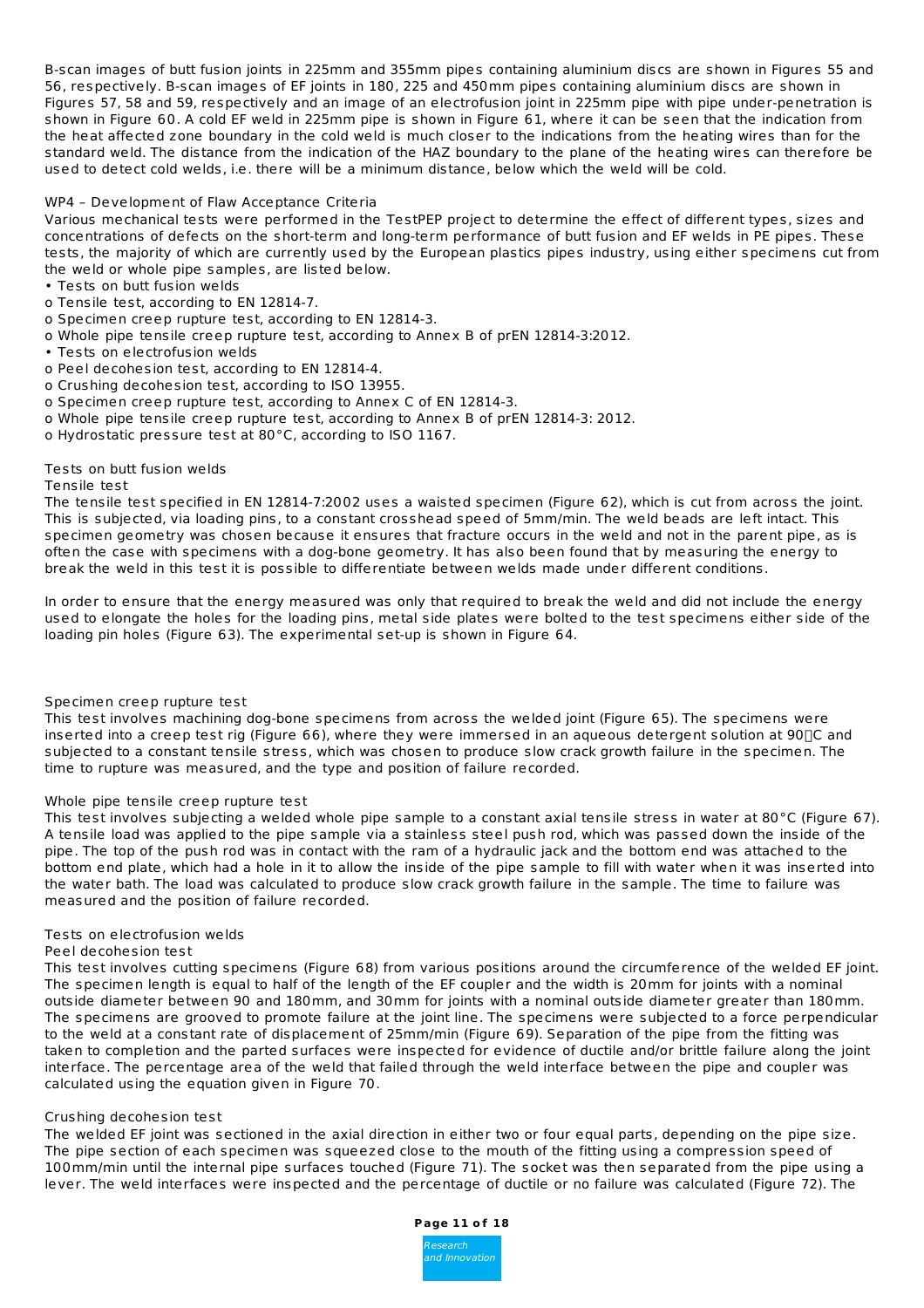minimum acceptable value for percentage ductile or no failure, according to standards such as ISO 8085-3, is 66.7%.

### Specimen creep rupture test

Pre-specimens ("corks") were cut from the welded joint using a hole-cutter. Extension bars were then hot plate welded on either end and the specimen was machined to remove the hot plate weld beads and reduce the cross-sectional area at the EF joint line (Figure 73). The final specimen was then inserted into the creep test rig (Figure 66), where it was immersed in an aqueous detergent solution at 90 TC and subjected to a constant tensile stress, which was chosen to produce slow crack growth failure in the specimen. The time to rupture was measured, and the type and position of failure recorded.

# Hydrostatic pressure test at 80°C

The long-term internal pressure test according to ISO 1167 was used for assessing the long-term behaviour of EF joints under internal pressure at elevated temperature. This test method is specified in the relevant standards for gas and water pipelines (eg EN 12201-3 and EN 1555). Welded 125mm pipe samples were closed using butt fusion welded end caps, filled with water and subjected to an internal pressure of 10 bar, producing a circumferential stress in the pipe wall of 5MPa, at a test temperature of 80 $\Box$ C. The time-to-failure was measured and the position of failure recorded.

#### Results

# Tests on butt fusion welds

The load vs displacement curves for the short-term tensile tests on unflawed and talc contaminated welds in 225 and 450mm diameter pipes are shown in Figures 74 and 75, respectively. Curves for unflawed and sand contaminated welds in 180 and 225mm diameter pipes are shown in Figures 76 and 77, respectively, and curves for standard and cold welds in 355 and 450mm diameter pipes are shown in Figures 78 and 79, respectively. As can be seen, talc contamination, even at light loadings, had a dramatic effect on the ductility of butt fusion welds in PE pipes for all the pipe sizes investigated in the project. It reduced the energy to break values by up to 87% for light loading and by up to 96% for heavy loadings. The effect of sand contamination was also significant but not as pronounced, with reductions in the energy to break values of up to 60% for light loading and up to 87% for heavy loading. Cold welds reduced the energy to break values by up to 99% compared with standard welds. Photographs of the fracture surfaces from the flawed and unflawed butt fusion welds in 180mm pipe are shown in Figure 80.

A summary of the results of the specimen creep rupture tests is given in Table 4, where it can be seen that both talc and sand contamination caused a significant reduction in the long-term performance of butt fusion welds, with reductions in the failure times of up to 97% and failures all occurring in the fusion plane. However, as was seen in the short-term tensile tests, the results for the 710mm pipes were inconclusive, with the light talc loading giving times to failure similar to the uncontaminated weld. Cold welds also had much shorter times to failure than standard welds and resulted in failures through the fusion plane. Photographs of the fractured specimens from flawed and unflawed butt fusion welds in 225mm pipe are shown in Figure 81.

The results of the whole pipe tensile creep rupture (WPTCR) tests on butt fusion joints in 180mm diameter PE80 pipes are given in Table 5 and suggest that at least medium and heavy talc contamination has a significant effect on the longterm performance of butt fusion welds and generates brittle fractures, as do cold welds.

# Tests on electrofusion welds

The results of the peel decohesion tests are given in Table 6, which show that even a light loading of sand in 225mm EF joints caused brittle failure through the weld interface and is therefore not acceptable. However, in 355mm EF joints a light loading of sand caused partial failure through the interface and partial failure through the plane of the heating wires. Cold welds produced a brittle failure through the weld interface in all the pipe sizes tested. However, there were some areas where the weld was good in the 225mm joint, which suggests that the weld quality may not be uniform around the weld circumference. This may well be due to a slight ovality of the pipe.

The results from the crushing decohesion tests are given in Table 7 and show that aluminium discs of diameters up to 50mm had no effect of the integrity of the weld according to this test. However, pipe under-penetrations of around 20% into the fusion zone (Level C) generated unacceptable failure modes.

A summary of the results of the specimen creep rupture tests is given in Table 8. Where the failure was in the plane of the heating wires, the cracks were initiated by the stress peak due to the notch produced by the wires. The typical fracture surface of an EF tensile creep rupture test specimen where rupture has occurred in the plane of the heating wires is shown in Figure 82. The typical appearance of an EF tensile creep rupture test specimen where rupture has occurred in the fusion plane due to talc and sand contamination is shown in Figures 83 and 84, respectively. The fracture surface of a cold weld is shown in Figure 85 and the fracture surface of the 710mm EF joint containing no flaws, where the failure was partly in the plane of the heating wires and partly in the fusion plane, is shown in Figure 86. These results show that both talc and sand contamination caused a significant reduction in the long-term performance of EF welds, with reductions in the failure times of over 99% for heavy contamination, and failures all occurring in the fusion plane, even for light loadings. Cold welds also tended to have much shorter times to failure than standard welds although, in the 355mm joint, there was an area where the weld was good which, similar to the peel test results, suggests that the weld quality may not have been uniform around the weld circumference. As suggested previously, this may well be due to ovality of the pipe.

The whole pipe tensile creep rupture tests on cold welds in 180mm and 225mm EF joints all failed during loading, which

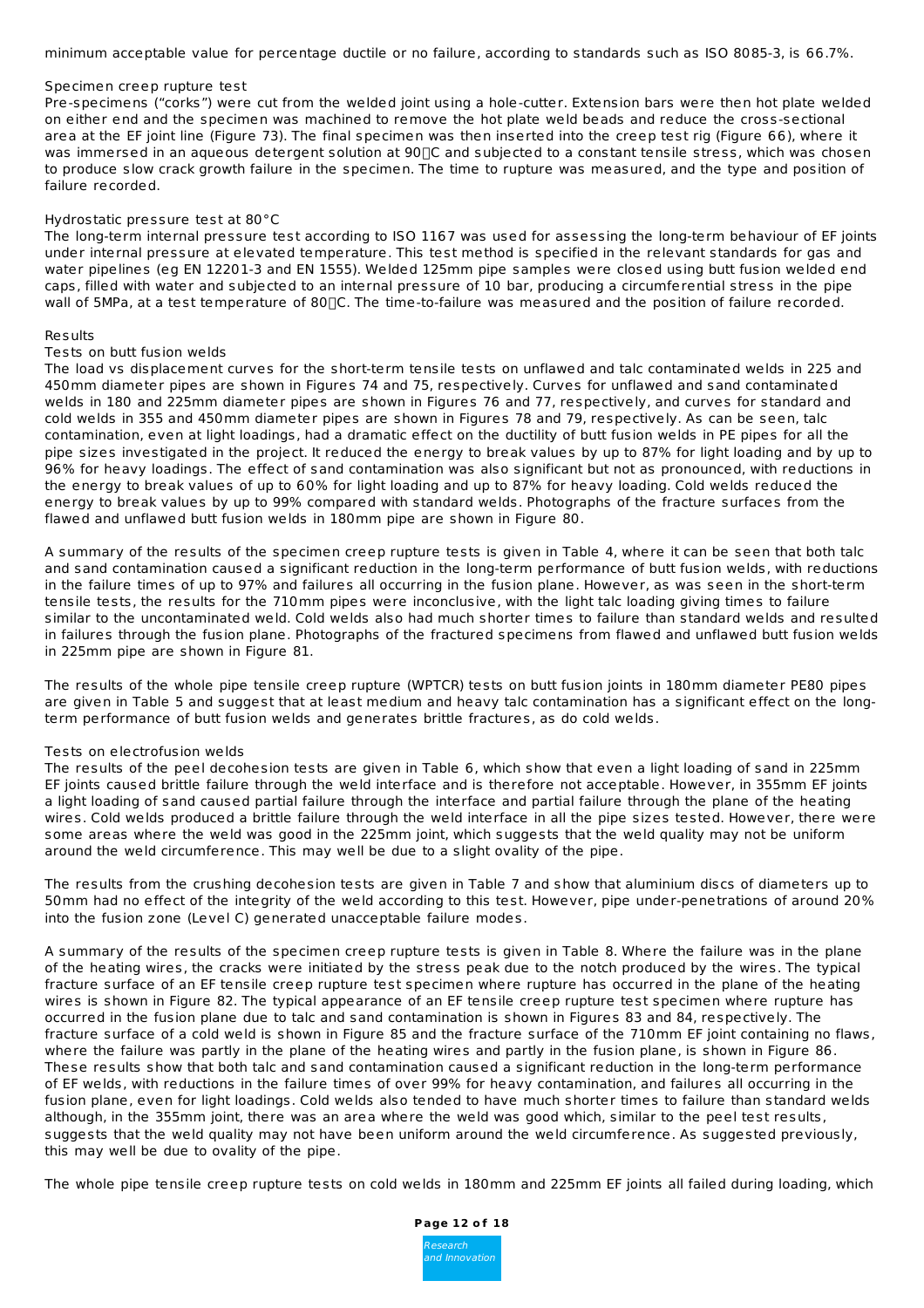suggests that cold EF welds have a dramatically reduced long-term, as well as short-term, performance.

A summary of the results of the hydrostatic pressure tests on EF welds in 180mm and 225mm PE pipes containing various flaws are given in Table 9. For the pipe under-penetrated welds in the 225mm EF joints, the crack initiated from the stress concentration produced by the melt bead formed in front of the pipe end due to it not being pushed up to the centre stop in the coupler and the crack travelled through the wall of the coupler. Therefore, for these particular EF couplers, pipe under-penetration, even at Level A, reduced the long-term integrity of the joint. However, it can be seen in Table 9 that pipe under-penetration had no effect on the long-term integrity of the 180mm EF joints. This suggests that the effect of pipe under-penetration is dependent on the resistance to slow crack growth of the material that the EF fitting is made from. It can also be seen in Table 9 that failure also occurred through the EF coupler for welds containing a 50mm diameter aluminium disc. However, since the crack initiation point was remote from the disc this suggests that the disc had no influence on the long-term integrity of the joint. The cold EF welds failed during the filling stage which, in agreement with the whole pipe tensile creep rupture tests, shows that cold welds have a greatly reduced long-term performance.

# Quantification of particulate contamination levels

Some of the welded joints containing particulate contamination had polyimide tape inserted into the joint at various positions. This was to allow specimens containing the tape to be cut from the welded joint and then broken open to reveal the weld interface. The surface that was contaminated with either talc or sand was then analysed using X-ray photoelectron spectroscopy in order to quantify the percentage area of the weld that had been contaminated. A summary of the percentage talc and sand contamination levels in the different joint types and pipe sizes is given in Table 10.

# Determination of acceptance criteria

Typical graphs of the log of the percentage contamination level, from Table 10, against log of time to failure from the specimen creep rupture tests on butt fusion welds are shown in Figures 87-89, where the vertical red line is the time to failure for the uncontaminated weld. The critical contamination levels predicted from the above graphs assume that the activation energy of the crack growth in contaminated welds is the same as that for uncontaminated welds. Further work will need to be performed in order to confirm whether or not this assumption is valid.

Based on these data, a summary of the critical flaw sizes and contamination levels for each pipe size and joint type is shown in Table 11. However, it must be remembered that the values given in this table are only valid for the PE resins, pipe dimensions and welding procedures used in this study. The effect of different PE resins and welding procedures on the acceptance criteria will need to be determined but is outside the scope of this project.

# WP5 – Development of Ultrasonic Instrument and Data Processing

The objectives of this work package were to design and manufacture a small rugged phased array instrument capable of rapidly scanning both butt fusion and EF joints in PE pipes with diameters between 110 and 1000mm, and to develop data collection and processing software that can incorporate all NDE techniques in a single parallel system.

Ultrasonic instrument

- A UT instrument (Figure 90) has been designed and manufactured with the following hardware specifications:
- Integrated UT device and PC
- 64 phased array channels, 4 conventional channels
- Wireless capability for remote control
- IP67 protection for full water immersion
- SSD hard drive (100GB) for data storage
- Battery operated
- Weight: 5kg
- Dimensions: 320x 240x 100mm
- Magnesium alloy body

This instrument has the capability of being attached directly to the scanner (Figure 91).

# Data collection and processing software

Software has been developed that allows focal law computations (using CIVA) and parameter setup. In addition, it also supports data acquisition and imaging, together with Multi Salvo capability to chain various testing configurations.

A software user interface has also been finalised that will be used to setup, calibrate and perform the inspections. Individual applications for different pipe sizes and joint types have been pre-defined in the user software, which allows the user to select the appropriate application and follow the steps in the software.

# WP6 – Development of Scanning System

Current pipe scanners are designed for metallic pipes and are frequently held in place with magnets, which are not applicable for PE pipes. Furthermore, the space around PE pipes is very limited and the inspection conditions are often wet and dirty. Therefore a low cost hardy system is desired. Also, as described in WP5, the ultrasonic instrument is to be mounted on the scanner for the larger pipe sizes.

A scanning system has been designed that encompasses the full range of weld geometries and pipe sizes specified in

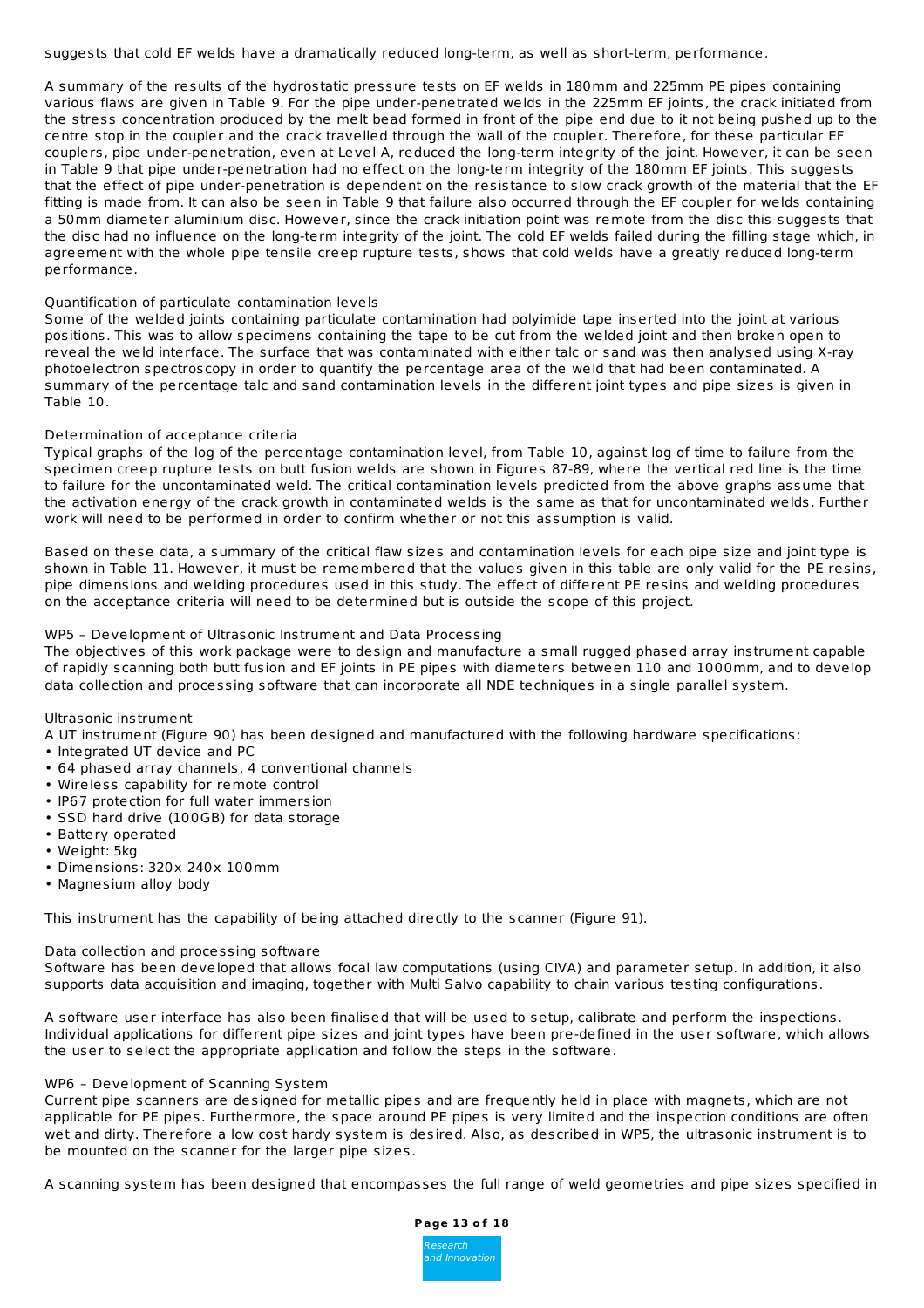WP1. To extend the use of the manipulator and minimise costs it was designed in a modular form with simple changes for different configurations.

The scanning system consisted of three main parts:

- Chain links and tightening mechanism.
- Main carriage.
- Holders for probe/wedge assembly.

To encompass the range of pipe sizes from 180 to 710mm, three sizes of chain links were designed (Figure 92). Different combinations of links are used for the different pipe sizes (Table 12). In addition, a tightening mechanism (Figure 93) is required to allow for the dimensional tolerances on the outside diameter of the pipes. Figure 94 shows the scanner system mounted on the 180mm pipe and Figure 95 shows the system mounted on a 710mm pipe.

Two main carriages were designed and built: one for small diameter pipes (up to 355mm), where the ultrasonic instrument and water feed system were remote (Figure 96); and one for large diameter pipes (above 355mm), where the instrument and water feed system were mounted directly on the carriage (Figure 97).

Both carriages had a mounting bar attached, on to which the probe/wedge assembles were attached, via probe holders. The purpose of the probe holders is to hold the probe/wedge assembly in a very precise position around the pipe and to ensure that good contact is maintained between the wedge and the pipe/fitting surface to minimise the loss of water from the wedge. Two types of probe holder were designed and built: one for butt fusion joints (Figure 98) and one for EF ioints (Figure 99).

# WP7 – Assessment of Complete NDE System

# Development of final inspection procedure

A procedure for inspecting both butt fusion and EF joints in PE pipes of diameters between 90 and 1000mm using phased array ultrasonic testing (PAUT) has been developed. Although the procedure is specifically for PE80 and PE100 materials, other types of PE and other plastics may be inspected by taking into consideration the possible changes in ultrasonic velocity and impedance. The inspections detailed in the procedure may be undertaken in the workshop or onsite, and either during installation, as long as the joint has cooled to ambient temperature, or on pipes that have been in service.

The inspections are designed to detect defects along the fusion face and in the heat affected zone for the full circumference of the pipe weld joint. The types of reportable defect are: planar lack of fusion, joint contamination (fine and coarse particulates), cold welds, axial misalignment, pipe under-penetration and porosity/voids.

The procedure specifies the use of an open architecture PAUT array controller with a minimum of 64 channels, capable of addressing 32 elements in one focal law. The frequency range should be between 2MHz and 5MHz. It also specifies the use of one-dimensional linear PAUT probes with a centre frequency of between 2MHz and 5MHZ and either 64 or 128 elements, for inspecting butt fusion and EF welds, respectively. The probes should be coupled to the plastic pipe or EF coupler by the means of a water wedge.

The procedure defines two types of inspection, one for EF welds and one for butt fusion welds. The EF welds should be inspected using a single technique: a zero degree technique where the weld is examined using an ultrasonic beam that is normal to the fusion face. The beam is electronically scanned axially along the fusion zone and mechanically scanned circumferentially around the fusion joint. The butt fusion welds should be inspected using a combination of three or four techniques, dependent on the coverage required. As a minimum, three techniques should be employed: a sectorial pulse echo scan with beam angles between 35º and 70º, a self-tandem scan and a high angle 'creeping wave' scan. In addition, a TOFD scan may be employed.

# Assessment trials

The finalised inspection system for small diameter pipes is shown in Figure 100. This was assessed both in the laboratory/factory and in the field.

Trials were carried out at Radius Systems in Alfreton, UK on 15-17 October 2012. EF joints in 250 and 450mm PE pipes that had been in service in Belfast, Northern Ireland and had been removed because of concern regarding the integrity of the joints, were inspected in the factory and the results were compared with X-ray radiographs of sections cut from the joints and with mechanical tests. A typical inspection report is shown in Figure 101 and a typical B-scan image is shown in Figure 102. Very good correlation between the ultrasonic inspection results and both the X-ray radiographs and the mechanical test results were obtained. For example, an area where a void was seen in the ultrasonic image was cut out and peel tested and the position of the void on the fracture surface of the peel test specimen was compared with the position in the ultrasonic image (Figure 103).

Further trials were carried out at Plasflow in Rotherham, UK on 5-7 November 2012. Butt fusion joints in 450 and 630mm PE100 pipes that had been made for a power station installation were inspected in the factory (Figure 104). In one of the welds an indication was found at a circumferential position of 240° and a through-wall depth of 20.9mm. The estimated size of the flaw was 5-6mm in the circumferential direction and 2-3mm in the radial direction (Figure 105). This weld was cut out and rewelded. In addition, an indication from an axially misaligned weld was found, due to the step

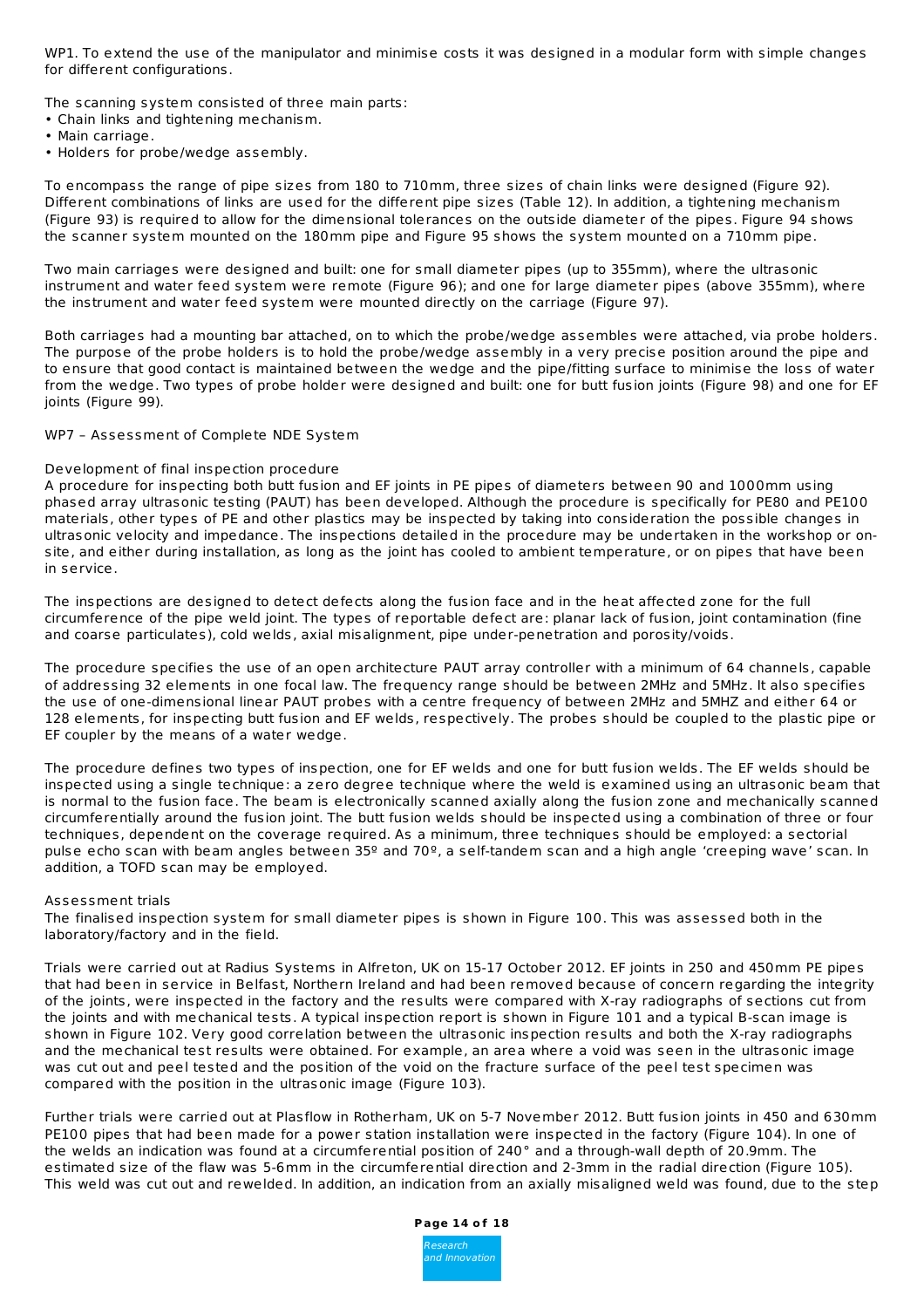between the internal surfaces of the pipes (Figure 106).

Trials were carried out at EO.N Ruhrgas in Essen, Germany on 19 March 2013. These were blind trials on EF joints in 110mm PE pipes containing various simulated flaws, including aluminium foil, sand and talc (Figure 107). The inspections were very successful at detecting these flaws and distinguishing between good and flawed welds. For example, a comparison of an ultrasonic image of a good weld and one containing sand contamination is shown in Figure 108.

The final trials were carried out in the field between 1 and 5 March 2013. The objective of these trials was to assess the operation of the system in real environments, i.e. in a trench. The first trial was the inspection of EF welds in a 710mm PE pipeline at a hydroelectric power station in Bethesda, North Wales (Figure 109) and the second trial was at a gas pipe installation in Sheffield, UK, where BF joints in 355mm PE pipe and EF joints in 250mm pipe were inspected (Figure 110). In both cases the prototype system operated satisfactorily.

WP8 – Development of Training Guidelines

Training guidelines for the phased array inspection of butt fusion and EF welds in PE pipes have been developed. Three different training schemes have been developed:

• Programme 1 (for the SME-AG members of the consortium)

o This programme is aimed at providing a core of trained personnel in the SME-AGs who can then deliver training to their member SMEs (training the trainers who will prepare appropriate course notes).

o The programme will take two days to deliver and the subjects and hours of study are detailed in Table 13. It is aimed at experienced trainers with a minimum of NDT Level 2 in phased array ultrasonic testing, in accordance with ISO 9172. • Programme 2 (for SME developers of the developed NDE-UT phased array technology and systems)

o This programme will be delivered nationally by the SME-AGs for training in the use of the equipment and procedures. o The programme will take five days to deliver and the subjects and hours of study are detailed in Table 13. The programme is aimed at experienced operators with a minimum of NDT Level 1 in phased array ultrasonic testing, in accordance with ISO 9172.

• Programme 3 (for application engineers and supervisors - service providers and OEM engineers)

o This programme will be delivered nationally by the SME-AGs for training in the use of the equipment and procedures. o The programme will take five days to deliver and the subjects and hours of study are detailed in Table 13. The programme is aimed at experienced operators with a minimum of NDT Level 1 in phased array ultrasonic testing, in accordance with ISO 9172.

All three programmes cover basic principles of the equipment design. Programmes 2 and 3 include understanding applications and any limitations of the techniques developed, developing procedures for specific applications and ensuring quality and safety during operation. This type of training is applicable to staff at an appropriate level in both equipment manufacturers and service providers and will be key to the transfer of the newly developed technology into the marketplace.

Potential Impact:

Potential impact

The expected impacts that the TestPEP project will have on the EU can be divided into three categories:

- Economic
- Societal
- Environmental

# Economic impacts

The TestPEP project will enable a wider adoption of plastics pipes for more safety-critical applications. This, in turn, will result in cost reductions in installation and maintenance of pipelines, due to the fact that plastics pipes are less expensive to install and have better corrosion and chemical resistance than metallic or concrete pipes. In addition, the project will deliver a system capable of detecting defective welds just after the welding process, which means that these welds will be cut out and replaced before they are buried. There will therefore be a reduction in leaks occurring in plastic pipe systems, and the resulting repair costs incurred will be reduced. In addition, catastrophic failures will be avoided, which will reduce costs associated with litigation.

# Societal impacts

The TestPEP project has developed a system capable of determining the quality of welds in plastics pipes, and if this is adopted by the industry, it will reduce the number of leaks and will therefore reduce the disruption caused by road digging required for repairing leaking joints.

The project has generated new knowledge on the NDE of plastics pipes, which is being incorporated into new European and international standards and codes, for example the draft ISO Technical Report ISO/DTR 16943 ((Plastics piping systems for the supply of gaseous fuels - On-site inspection of PE electrofusion joints using non-destructive testing), which is being developed in the ISO Working Group ISO/TC138/SC5/WG17 (General properties of pipes, fittings and valves of plastic materials and their accessories – Alternative test methods). The results are also being used in the development of the ASME Code Case N-755 (Use of polyethylene Class 3 plastic pipe) for safety-critical applications in nuclear power stations, and in the development of the AFCEN Code Case RCCM-001 (HDPE Piping Systems Design and Construction Rules).

The development of these stadards and codes will require training of operators on the NDE equipment and procedures and will generate new skilled jobs. For this reason, as part of the TestPEP project, training guidelines for phased array

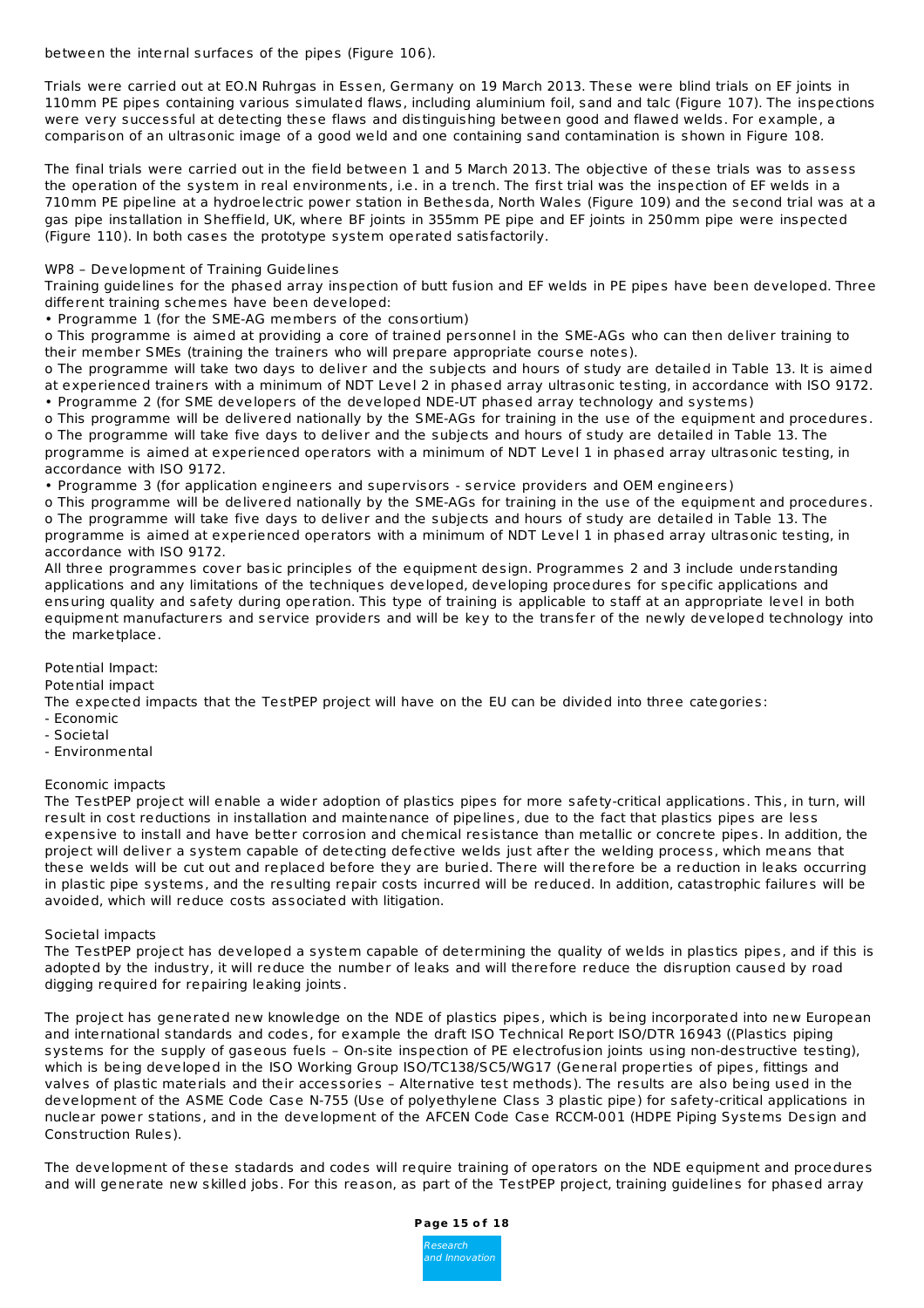ultrasonic testing of BF and EF joints in PE pipes have been developed. Three different training programmes have been defined: Programme 1, a 16 hour course for the SME-AG members of the consortium, aimed at providing a core of trained personnel in the SME-AGs who can then deliver training to their member SMEs; Programme 2, a 40 hour course for SME developers of the PAUT system for PE pipes, to be delivered by the SME-AGs; and Programme 3, a 37 hour course for service providers and OEM engineers.

# Environmental impacts

The use of NDE on welded joints in PE pipes as a quality assurance method will reduce the risk of failure and increase the confidence in the use of these materials. This will lead to the more widespread application of plastic pipes, and will allow them to be used for more stringent service requirements. Minor leakage from water pipes has been accepted in the past, but is increasingly penalised as water demand rises and concerns grow for the amount of water abstracted from rivers and boreholes. Failure in sewerage pipes is a hazard to both the environment and to health. Major fracture of gas pipes and the consequent escape of large volumes of flammable gas are potentially life threatening. Any type of leak from a nuclear establishment (either electrical generator or reprocessing) is totally unacceptable.

# Main dissemination activities

# Project website

The project website, [www.testpep.eu](http://www.testpep.eu), was launched in May 2010 and contains the following pages:

- A project outline page, which provides an introduction to the project, including a list of objectives and deliverables; • A partners page, which gives a brief description of each of the project partners and links to their websites;
- A videos page, which contains videos of all of the presentations given at the project dissemination seminars as well as a video of the demonstration of the prototype equipment;

• A publications page, which currently list over 25 publications, including press releases, flyers, magazine articles and conference papers;

• A news page, which lists forthcoming event where project results are to be presented.

The website also contains the project logo, which is shown in Figure 111.

# Project flyer and posters

The TestPEP flyer was produced in September 2010 (Figure 112) and has subsequently been translated into Italian (Figure 113). In addition, two posters have been produced; one in English (Figure 114) and one in Spanish (Figure 115).

# Conferences

The TestPEP project has been presented at the following conferences and events:

- EWF General Assembly, Cambridge, UK, 26 May 2010.
- Wiesbadener Kunststoffrohrtage, Wiesbaden, Germany, 7-8 April 2011.
- 12th Spanish Congress in NDT, Valencia, Spain, 15-17 June 2011.
- International Congress on Ultrasonics, Gdansk, Poland, 5-8 September 2011.
- BINDT Conference, Telford, UK, 13-15 September 2011.
- 5th International Conference on Emerging Technologies in Non-Destructive Testing, Ioannina, Greece, 19-21 September 2011.
- Plastic Pipe Fittings & Joints Conference, Dusseldorf, Germany, 27-29 September 2011.
- 5th Pan America Conference of Non-Destructive Testing, Cancun, Mexico, 2-6 October 2011.
- 14th Congresso AIPnD Biennale PnD-MD, Florence, Italy, 26-28 October 2011.
- SMiRT 21 Conference, New Delhi, India, 6-11 November 2011.
- Pipeline Industries Guild Utilities Panel Meeting, London, UK, 6 December 2011.
- ENDEL/GDF Suez Technical Workshop on Design and Construction of HDPE Piping Systems, Paris, France, 26 January 2012.
- Norwegian University of Science and Technology seminar, Trondheim, 22-24 March 2012.
- Aerospace NDT Symposium, Bristol, UK, 4-5 April 2012.
- 18th WCNDT Conference, Durban, South Africa, 16-20 April 2012.
- 16th Plastics Pipes Conference, Wiesbaden, Germany, 26 April 2012.
- Use of HDPE for Power Plant Piping Systems Seminar, Gloucester, UK, 8-10 May 2012.
- Eurojoin 8 Conference, Pula, Croatia, 24-26 May 2012.
- ASME Pressure Vessels and Piping Conference, Toronto, Canada, 15-19 July 2012.
- Pipeline Industries Guild Utilities Panel Meeting, Cambridge, UK, 6 September 2012.
- ASME Code Week, Washington DC, USA, 13-17 August 2012.
- BINDT Conference, Daventry, UK, 11-13 September 2012.
- Plastics Pipes XVI Conference, Barcelona, Spain, 24-26 September 2012.
- 19th Technical Sessions on Welding, Madrid, Spain, 3-5 October 2012.
- 6th Middle East NDT Conference and Exhibition, Bahrain, 7-10 October 2012.
- 4S Quarterly Meeting, Vaxjo, Sweden, 2 November 2012.
- EWF General Assembly, Porto Salvo, Portugal, 6 November 2012.
- ASME Code Week, Los Angeles, USA, 11-15 February 2013.
- Pipes in Infrastructure Conference, Dusseldorf, Germany, 10-11 April 2013.

# Articles

The following papers and articles about the TestPEP project have been published:

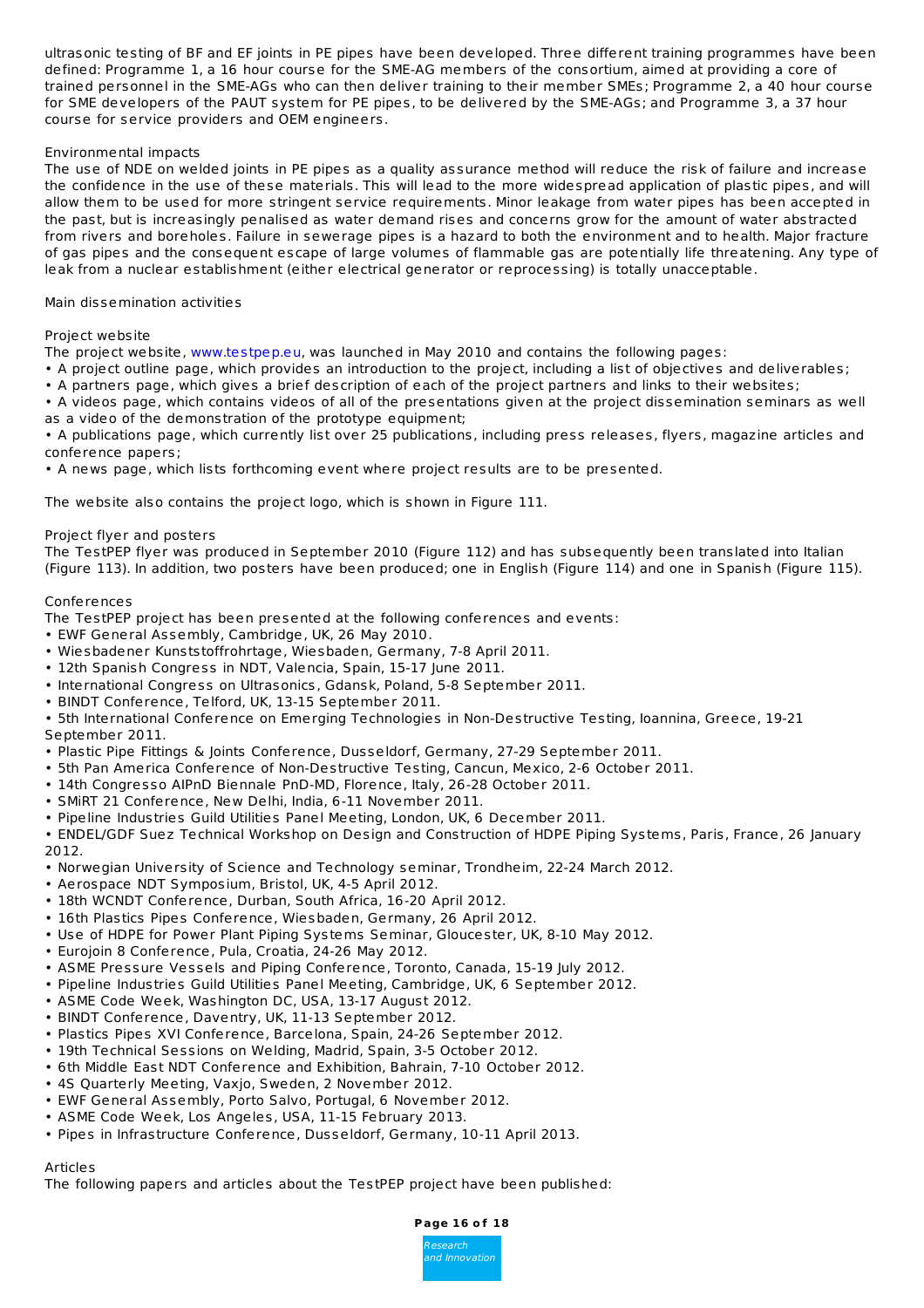- EWF website article [\(http://www.ewf.be/TestPep.aspx](http://www.ewf.be/TestPep.aspx))
- SMART website article [\(http://www.smartgroup.org/index.php?option=com\\_content&task=view&id=80](http://www.smartgroup.org/index.php?option=com_content&task=view&id=80))
- EWF Newsletter, March 2010.
- Smarter Newsletter 26, March 2010.
- EWF Annual Report, May 2010.
- AEND Journal, 51, 2010.
- Ultrasound Journal, 65(4), 2010.
- Il Giornale Delle Prove Non Distruttive Monitoraggio Diagnostica, 3, 2010.
- Joining Plastics Fugen von Kunststoffen Journal, February 2011.
- Smarter Newsletter 30, February 2011.
- Global SMT and Packaging Magazine, March 2011.
- PIG Newsletter, March/April 2011.
- Insight Journal, 53(4), April 2011.
- TWI website article [\(http://www.twi.co.uk/content/NDT-collab-TestPEP.pdf](http://www.twi.co.uk/content/NDT-collab-TestPEP.pdf)).
- Il Giornale Delle Prove Non Distruttive Monitoraggio Diagnostica, 2, 2011.
- TWI Connect Magazine, May/June 2011.
- CCR website article [\(http://www.enterprise-europe-network.ec.europa.eu/src/matching/templates/completerec.cfm?](http://www.enterprise-europe-network.ec.europa.eu/src/matching/templates/completerec.cfm?bbs_id=176707) bbs\_id=176707).
- Welding and Cutting Magazine, 10(4), July/August 2011.
- AEND Journal, 56, 2012.
- TWI website article [\(http://www.twi.co.uk/news-events/news/2012-12-testpep-enters-final-year-of-tests-for-nde-of](http://www.twi.co.uk/news-events/news/2012-12-testpep-enters-final-year-of-tests-for-nde-of-plastics-pipes/)plastics-pipes/)
- TWI Connect Magazine (Issue 177, March/April 2012).
- TWI Oil and Gas Newsletter, Issue 15.
- British Plastics and Rubber, April 2012.
- Welding and Cutting Magazine, 11(3), 2012

# Dissemination seminars

Four dissemination seminars took place in March 2012:

- Hessel Ingenieurtechnik, Roetgen, Germany, 21 March 2013.
- EWF, Lisbon, Portugal, 23 March 2013.
- AIPnD, Brescia, Italy, 28 March 2013.
- AEND, Madrid, Spain, 5 April 2013.

# Exploitation of results

The main exploitable products from the TestPEP project are:

- Phased array probes
- o Bespoke ultrasonic probes for the inspection of butt fusion and EF welds of particular pipe size ranges.
- Ultrasonic instrument

o Miniaturised, robust flaw detector with internal batteries and integrated PC and hard drive, and wireless connection to an external computer.

• Software

o Advanced signal processing and automated defect recognition software, capable of taking the raw data from the ultrasonic instrument and generating two- and three-dimensional maps of the joint and processing it into a simple "yes/no" system for sentencing flaws.

- In-service inspection of PE pipes
- o Inspection procedures, incorporating process acceptance criteria.
- Prototype inspection system

o Complete system, incorporating phased array probes, probe wedges, scanner and flaw detector that have all been optimised for inspecting butt fusion and electrofusion joints in PE pipes of diameters between 110 and 800mm.

List of Websites: <http://www.testpep.eu>

# **Related information**

| <b>Result In Brief</b> | Non-destructively testing plastic pipe welds |
|------------------------|----------------------------------------------|
| Documents and          | final1-figures-for-final-report.pdf          |
| <b>Publications</b>    |                                              |